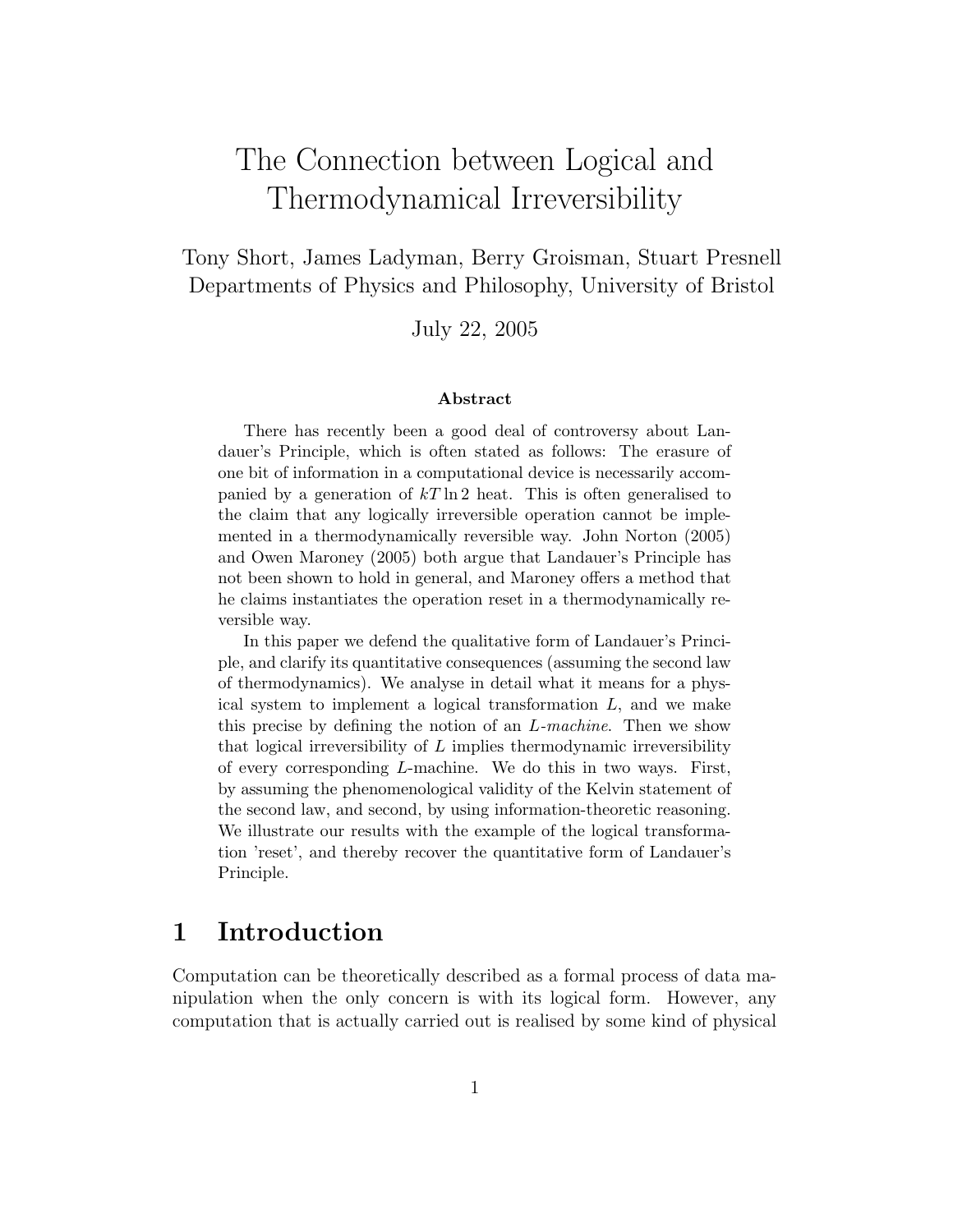process, and as such is subject to physical laws and the laws of thermodynamics in particular. It is therefore important to consider what connections there might be between the logical properties of computations and the thermodynamical properties of systems that realise them. The last few decades have witnessed a good deal of controversy about this matter following the seminal work of Rolf Landauer (1961). His main conclusion, which has subsequently become known as Landauer's Principle, is that the erasure of information in some computational device is necessarily accompanied by an appropriate increase in the thermodynamic entropy of the device and/or its environment. This result is often generalised as follows: (a) any logically irreversible process must result in an entropy increase in the non-information bearing degrees of freedom of the information-processing system or its environment; (b) any logically reversible process can be implemented thermodynamically reversibly (see for example Charles Bennett 2003). These two statements are believed to provide the sought after link between thermodynamics and computation. Recently however, these conclusions have been contested and today, some time after Landauer's paper, the implications of Landauer's arguments for the general connection between logic and thermodynamics is the subject of much debate. In particular, John Norton (2005) and Owen Maroney (2005) both argue that Landauer's Principle has not been shown to hold in general, and Maroney offers a method that he claims instantiates the operation reset in a thermodynamically reversible way.

In this paper we defend Landauer's Principle, however, we do not regard it as more fundamental than the second law of thermodynamics, and so we do not follow those authors who try to show that Landauer's Principle implies the impossibility of a Maxwell Demon. Rather, we assume the second law and show that Landauer's Principle follows. Hence, we follow the 'sound' rather than the 'profound' horn of the dilemma that John Earman and Norton (1998 and 1999) identified.

We believe that part of the reason for the above controversy is the fact that many important notions in this domain are loosely defined and not properly understood. We begin by constructing a clearly defined set of concepts for the conduct of reasoning about these issues, and we go on to establish the connection between logical and thermodynamic irreversibility via a general argument for a generalisation of Landauer's Principle. In particular, we will offer precise definitions of logical irreversibility and thermodynamic irreversibility, before analysing in detail what it means for a physical system to implement a logical transformation. To this end we introduce the notion of an L-machine. This is a hybrid physical-logical concept that combines a physical device, a specification of which physical states of that device correspond to various logical states, and an evolution of that device which corresponds to the logical transformation L. Then we address the question of whether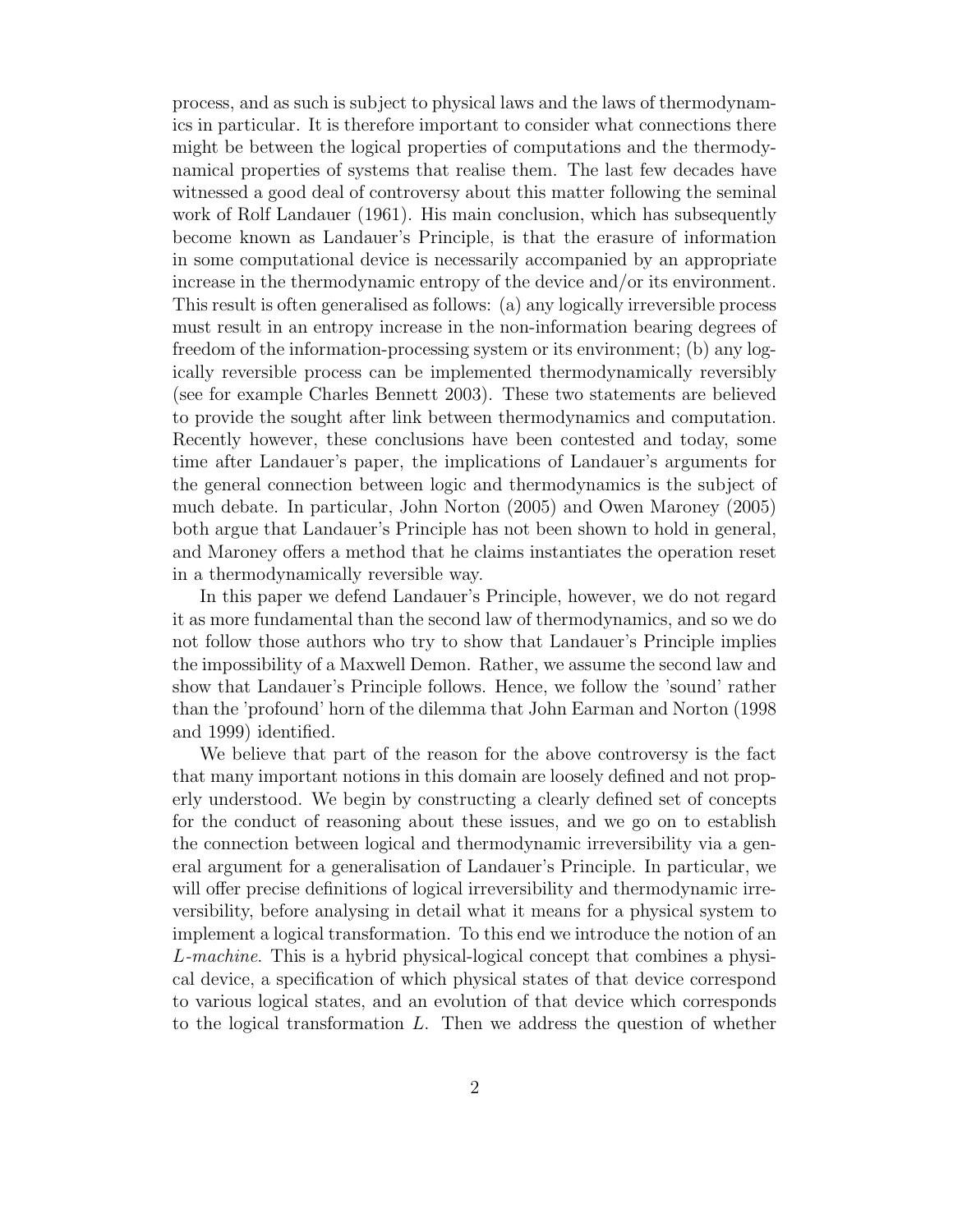| Possibilities             | Thermodynamically<br>reversible | Thermodynamically<br>irreversible |
|---------------------------|---------------------------------|-----------------------------------|
| Logically<br>reversible   |                                 |                                   |
| Logically<br>irreversible |                                 |                                   |

Table 1: A table representing the different possibilities for logical and thermodynamic reversibility. Our paper addresses the issue of whether any logically irreversible transformation can be implemented thermodynamically reversibly.

the logical irreversibility of  $L$  implies thermodynamic irreversibility of every corresponding L-machine, and show that the answer is positive. This is our restatement and generalisation of Landauer's Principle.

Summarising the current state of the debate, we take it that everyone agrees that there are both logically reversible and irreversible transformations, and that every logically reversible transformation is implementable in a thermodynamically reversible way, and that any such transformation can also be implemented in a thermodynamically irreversible way. Everyone also agrees that a logically irreversible transformation can be implemented in a thermodynamically irreversible way. So the issue is whether there are any logically irreversible transformations that can be implemented in a thermodynamically reversible way (as illustrated in table 1). The conclusion of our present paper is that this is impossible. Thus we establish a complete link between logical and thermodynamic irreversibility.

The structure of this paper is as follows. In sections 2 and 3 we explain what we understand by logical and thermodynamic irreversibility respectively, and emphasise the importance of clearly distinguishing between logical and physical concepts, and between individual processes and families of processes. In section 4, we introduce the notion of an L-machine. In section 5, in order to make connection with concrete observable phenomena, we demonstrate that violation of Landauer's Principle leads to violation of the phenomenological validity of the Kelvin statement of the second law. In section 6, we offer a general and precise argument for Landauer's Principle using information-theoretic reasoning. In section 7, we illustrate our results with the example of the logical transformation 'reset', and argue that all logically irreversible processes can be thought of as combinations of logically reversible transformations and one or more reset transformations. In section 8, we clear up some confusions associated with the notions of known and unknown data. Finally, in section 9, we consider an individual process which reveals the irreversibility of an L-machine. In Appendix A we prove a result about bounds stated in section 5, and in Appendix B we give a justification for formulating the second law in terms of information theoretic entropies.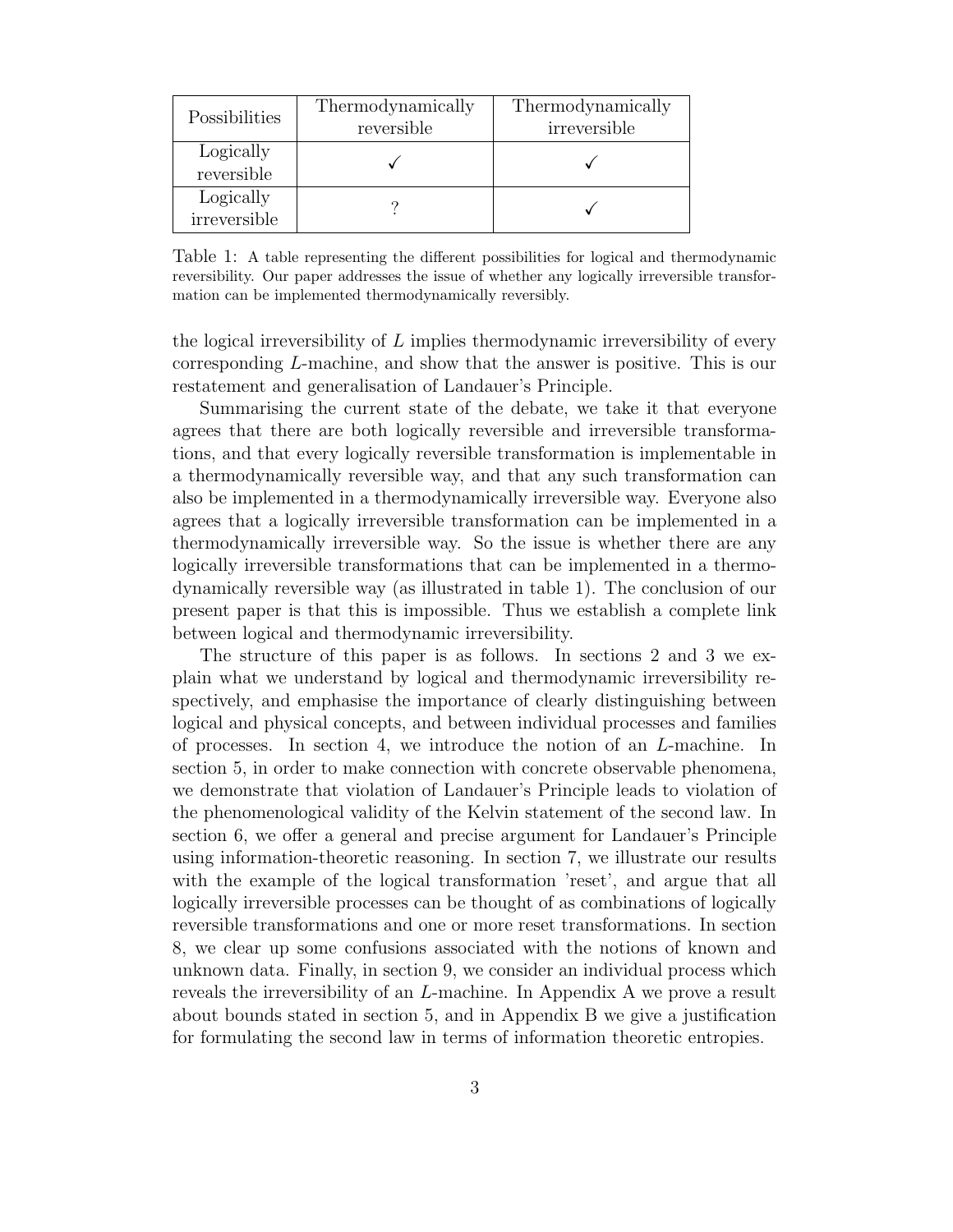#### 2 Logical Irreversibility

First we note that a logical transformation is a mathematical operation, consisting of a mapping  $L$  from a finite set  $X$  of input states, into a finite set  $Y$ of output states, where each input state is mapped to a unique output state. For example, consider the case of binary-valued logic, in which the input and output states are bit-strings (with 0 and 1 usually representing 'false' and 'true' respectively); the mapping  $L$  can be represented by a truth table, or as a digital circuit constructed from some set of universal gates (e.g. NAND and COPY). We say that a logical transformation is *logically reversible* if and only if  $L : X \to Y$  is a one-to-one (injective) mapping. Hence with a reversible logical transformation, we can uniquely reconstruct the input state from the output state. If  $L$  is not a one-one mapping, we say that it is logically irreversible.

#### 3 Thermodynamic irreversibility

Thermodynamic irreversibility, on the other hand is a feature of physical processes, described by the second law of thermodynamics. There is much controversy about the correct formulation of the latter, and about how it can be justified on the basis of statistical mechanics. We will not address these issues, but rather we will assume that the second law is valid.

It is crucial for our argument that we make a distinction between a logical transformation, which is a map from a set of logical states to a set of logical states, and a physical process, which is a change in a physical system whereby it goes from a particular physical state to a particular physical state. It follows that it makes no sense to talk of the implementation of a logical transformation by a physical process, rather in so far as logical transformations are implemented using physical systems, they are implemented by a family of processes. For the physical system to implement the logical transformation reliably, the family of processes must take each of the physical states that represent the logical input states to the appropriate physical state, that is the one that represents the right logical output state (Our point here is clearly illustrated in the case of a truth table, where each member of the family of processes corresponds to a single row). We will say that a family of physical processes is thermodynamically irreversible if and only if at least one of its members is. This is the rationale behind our definition of an L-machine in the next section. We raise this issue here since we now discuss the thermodynamics of a physical process.

Consider a system in a heat reservoir at temperature  $T$  undergoing some thermodynamic process p. If  $\Delta S_{sys}(p)$  is the change in the entropy of the system during the process p, and  $\Delta Q(p)$  is the heat flow from the system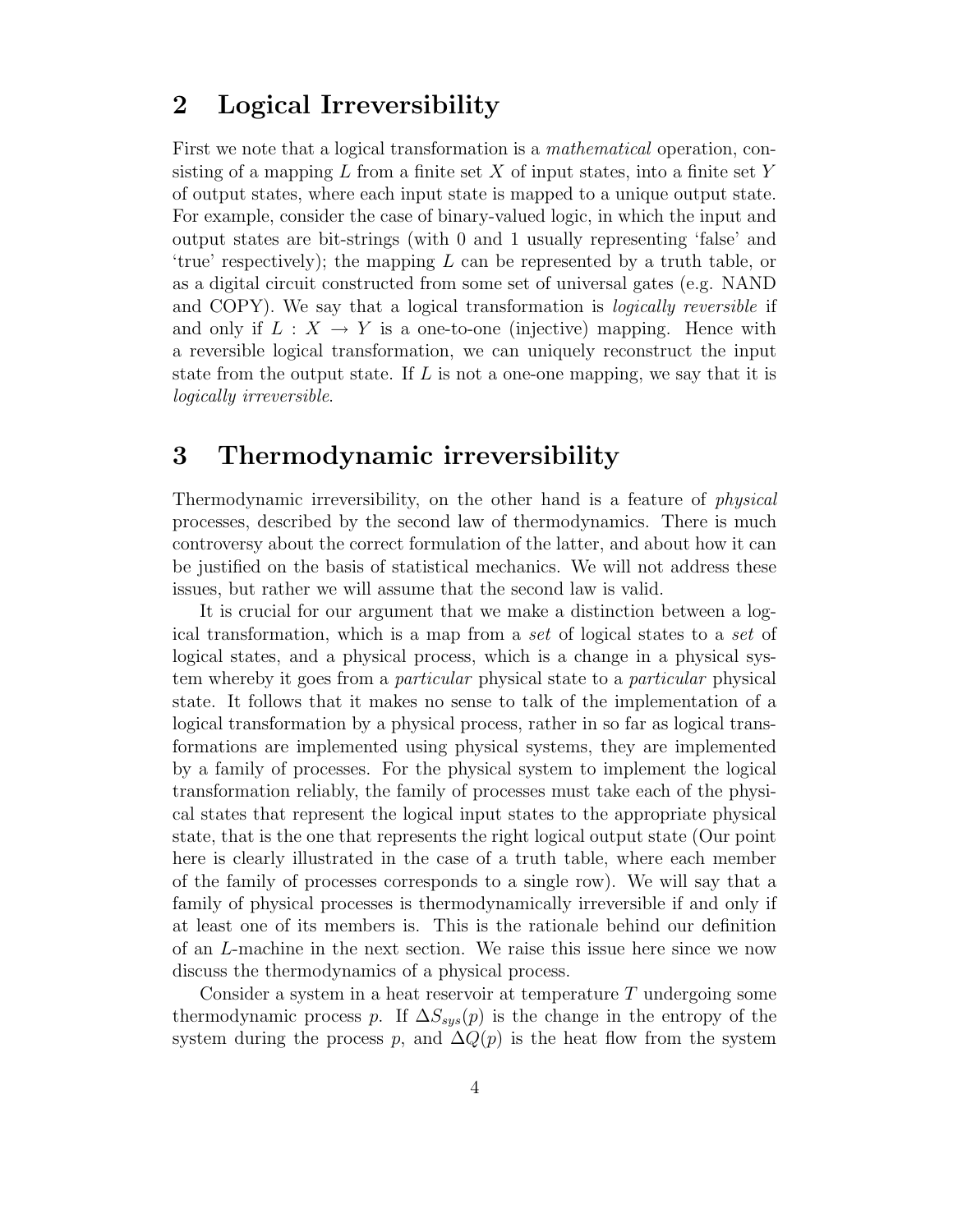into the reservoir during the same process, then the second law requires that

$$
\forall p, \quad \Delta S_{sys}(p) + \frac{\Delta Q(p)}{T} \ge 0 \tag{1}
$$

Identifying  $\Delta S_{res}(p) = \Delta Q(p)/T$  as the entropy change of the heat reservoir, we define

$$
\Delta S_{tot}(p) = \Delta S_{sys}(p) + \Delta S_{res}(p)
$$
\n(2)

as the total entropy change of the system and reservoir together. The second law can then be restated in the familiar form

$$
\forall p, \quad \Delta S_{tot}(p) \ge 0 \tag{3}
$$

i.e. total entropy is non-decreasing over time.

A process p is thermodynamically reversible if and only if  $\Delta S_{tot}(p) = 0$ .

If  $\Delta S_{tot}(p) > 0$ , the physical process p cannot be run in reverse, as the reverse process p' would have  $\Delta S_{tot}(p') < 0$ , and hence violate the second law. We therefore refer to any process p for which  $\Delta S_{tot}(p) > 0$  as thermodynamically irreversible. As is well known, there are a number of formulations of the second law that are provably equivalent to this, modulo certain assumptions.

## 4 Implementing a logical transformation with a physical device

In order to analyze the connection between logical transformations, and physical thermodynamic processes, we must consider what it means for a physical system to implement a logical transformation. As we said above, a physical system can only implement a logical transformation through a family of processes. To physically implement a logical transformation, we require: A physical device, a specification of which physical states of that device correspond to the possible logical states (we call the former *representative states*), and a time evolution operator of that device. The time evolution operator must generate the relevant family of processes, and the reliability of the implementation consists in the time evolution operator being such as to ensure that whichever of the representative physical states the device is prepared in, it ends up in the appropriate representative state. This insistence on generality is an important difference between our approach and that of Maroney (2005) who considers only individual processes.

We refer to this combined system as an  $L$ -machine. Note that  $L$  names a particular logical transformation, so we have  $L_{AND}$ -machines, and so on.

Formally, we define an L-machine as an ordered set

$$
\{D, \{D_{in}(x)|x \in X\}, \{D_{out}(y)|y \in Y\}, \Lambda_L\}
$$
\n(4)

consisting of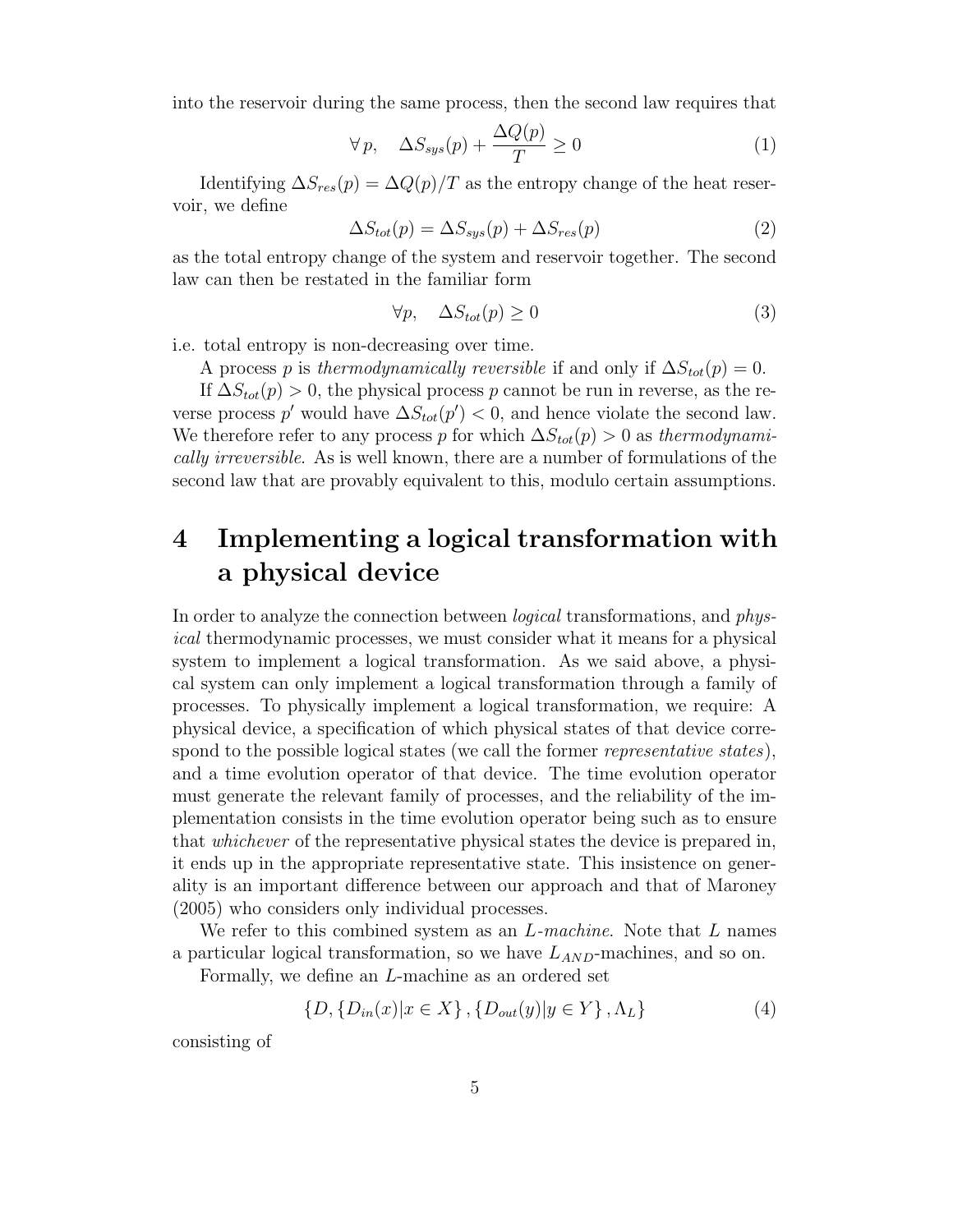- A physical *device*  $D$ , situated in a heat bath at temperature  $T$ .
- A set  $\{D_{in}(x)|x \in X\}$  of macroscopic input states of the device, which are distinct thermodynamic states of the system (i.e. no microstate is a component of more than one thermodynamic state).  $D_{in}(x)$  is the representative physical state of the logical input state x.
- A set  $\{D_{out}(y)|y \in Y\}$  of distinct thermodynamic output states of the device.  $D_{out}(y)$  is the representative physical state of the logical output state y. Note that the set of input states and output states may overlap.
- A time-evolution operator  $\Lambda_L$  for the device, such that  $\forall x \in X, \Lambda_L(D_{in}(x)) = D_{out}(L(x)).$

An L-machine  $\{D, \{D_{in}(x)|x \in X\}, \{D_{out}(y)|y \in Y\}, \Lambda_L\}$  physically implements L in the following sense. If D is prepared in the input state  $D_{in}(x)$ corresponding to the logical input state  $x \in X$ , and is then evolved using  $\Lambda_L$ , it will be left in the output state  $D_{out}(y)$  corresponding to the logical output state  $y = L(x) \in Y$ . We will denote this physical process by  $p_x$ .

Consider the thermodynamics of the process  $p_x$ . If the entropy of the system in the state  $D_{in}(x)$  is  $S_{in}(x)$ , the entropy of the system in state  $D_{out}(y)$ is  $S_{out}(y)$ , and the heat flow from the system into the reservoir during the process is  $\Delta Q(p_x) = T \Delta S_{res}(p_x)$ , the total entropy change  $\Delta S_{tot}(p_x)$  for the process will be given by

$$
\Delta S_{tot}(p_x) = S_{out}(L(x)) - S_{in}(x) + \frac{\Delta Q(p_x)}{T} \ge 0,
$$
\n(5)

This particular process will be thermodynamically reversible if  $\Delta S_{tot}(p_x) = 0$ . Note that in the commonly considered case in which the initial and final entropies of the system are the same,  $\Delta S_{tot}$  is proportional to the heat flow from the system into the reservoir. Furthermore if the initial and final energies of the system are the same as well, then from the first law of thermodynamics, this heat flow is equal to the work done on the system.

We say that the *L*-machine is *thermodynamically reversible* if and only if  $\forall x \in X, \Delta S_{tot}(p_x) = 0$  (i.e. if all of the processes  $p_x$  are thermodynamically reversible). An *L*-machine is therefore *thermodynamically irreversible* if there exists an  $x \in X$  for which  $\Delta S_{tot}(p_x) > 0$ .

# 5 Implementing a logically irreversible transformation

Application of the statement of the second law in terms of entropy is controversial for many reasons. In particular, because of concerns about the status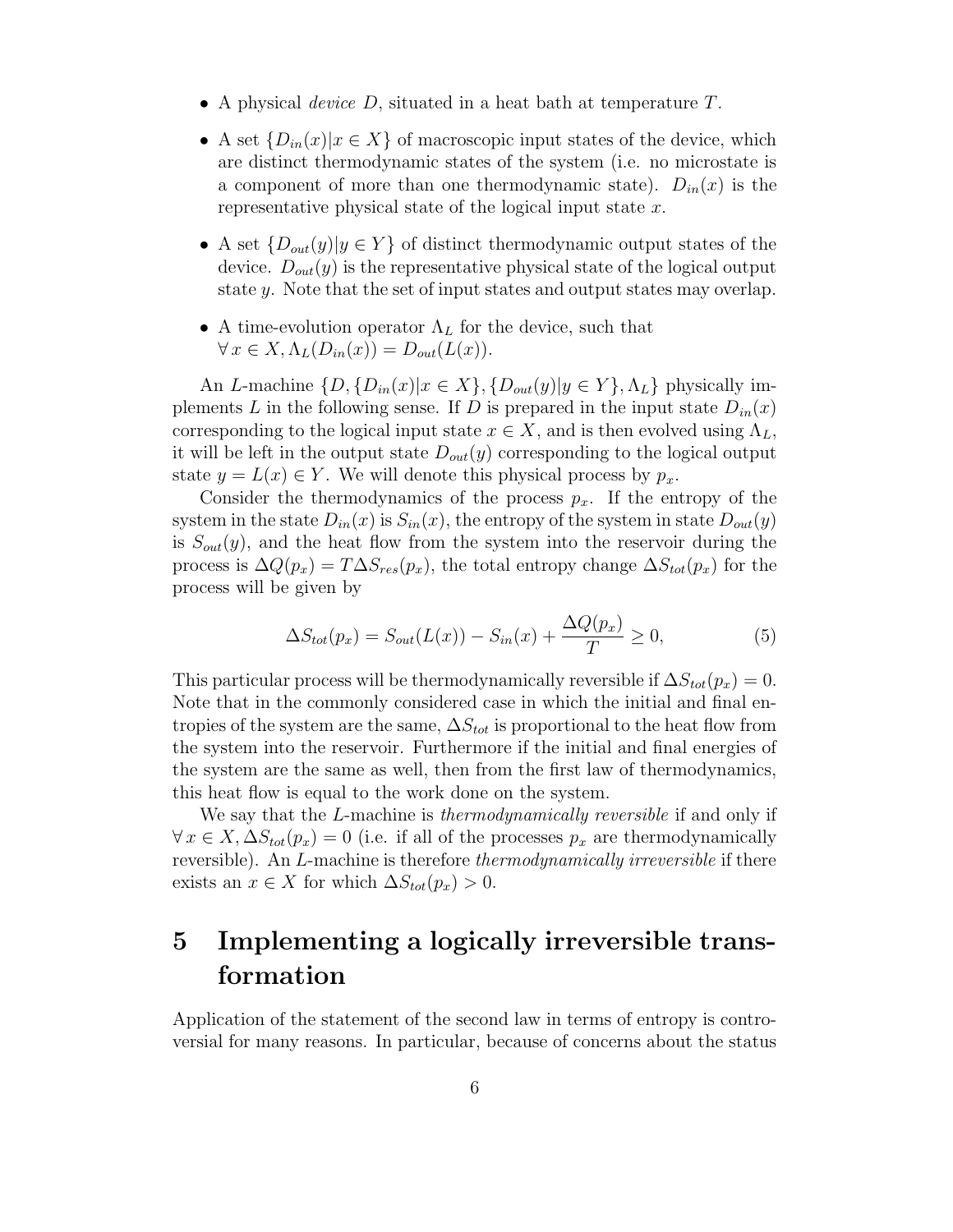of the thermodynamic entropy as an objective property of physical systems given its connection to concepts such as uncertainty, probability and so on, and furthermore, because such applications often proceed via information theoretic definitions of entropy (for systems not in thermal equilibrium). In this section we offer a proof of our main result which appeals only to the more concrete statement of the second law of thermodynamics which is usually referred to as the Kelvin formulation:

"It is impossible to perform a cyclic process with no other result than that heat is absorbed from a reservoir, and work is performed." (Uffink 2001, p. 328)

Consider an L-machine which implements an irreversible logical transformation L. As L is logically irreversible, it is not a 1-1 mapping. It is therefore possible to select two logical input states  $(x_1, x_2) \in X$  which map onto the same logical output state  $y \in Y$  (such that  $L(x_1) = L(x_2) = y$ ).

Now consider a composite system  $S_{DB}$ , consisting of the device D (prepared in the output state  $D_{out}(y)$  and a box B containing a single gas molecule trapped between two pistons, in a heat reservoir at temperature T.

We investigate the average heat flow from the composite system  $S_{DR}$  into the heat reservoir during the following 4-stage cyclic process  $P^{DB}$  (note that whenever heat flows from the reservoir  $\Delta Q$  is negative):

- 1. Insert a partition into the box  $B$  (parallel to the two pistons), such that there is a probability  $q_1$   $(0 < q_1 < 1)$  of the particle being confined to the left of the partition, and a probability  $q_2 = (1 - q_1)$  of it being confined to the right of the partition.
- 2. Perform a controlled operation on the device  $D$ , which depends on the position of the particle in the box  $B$ , such that
	- (a) If the particle is to the left of the partition, the device is transformed thermodynamically reversibly from the state  $D_{out}(y)$  to the state  $D_{in}(x_1)$ , causing a heat flow  $\Delta Q_{D_1} = T(S_{out}(y) - S_{in}(x_1))$ into the heat reservoir.
	- (b) If the particle is to the right of the partition, the device is transformed thermodynamically reversibly from the state  $D_{out}(y)$  to the state  $D_{in}(x_2)$ , causing a heat flow  $\Delta Q_{D_2} = T(S_{out}(y) - S_{in}(x_2))$ into the heat reservoir.
- 3. Perform a controlled operation on the box B, which depends on the state of the device  $D$ , such that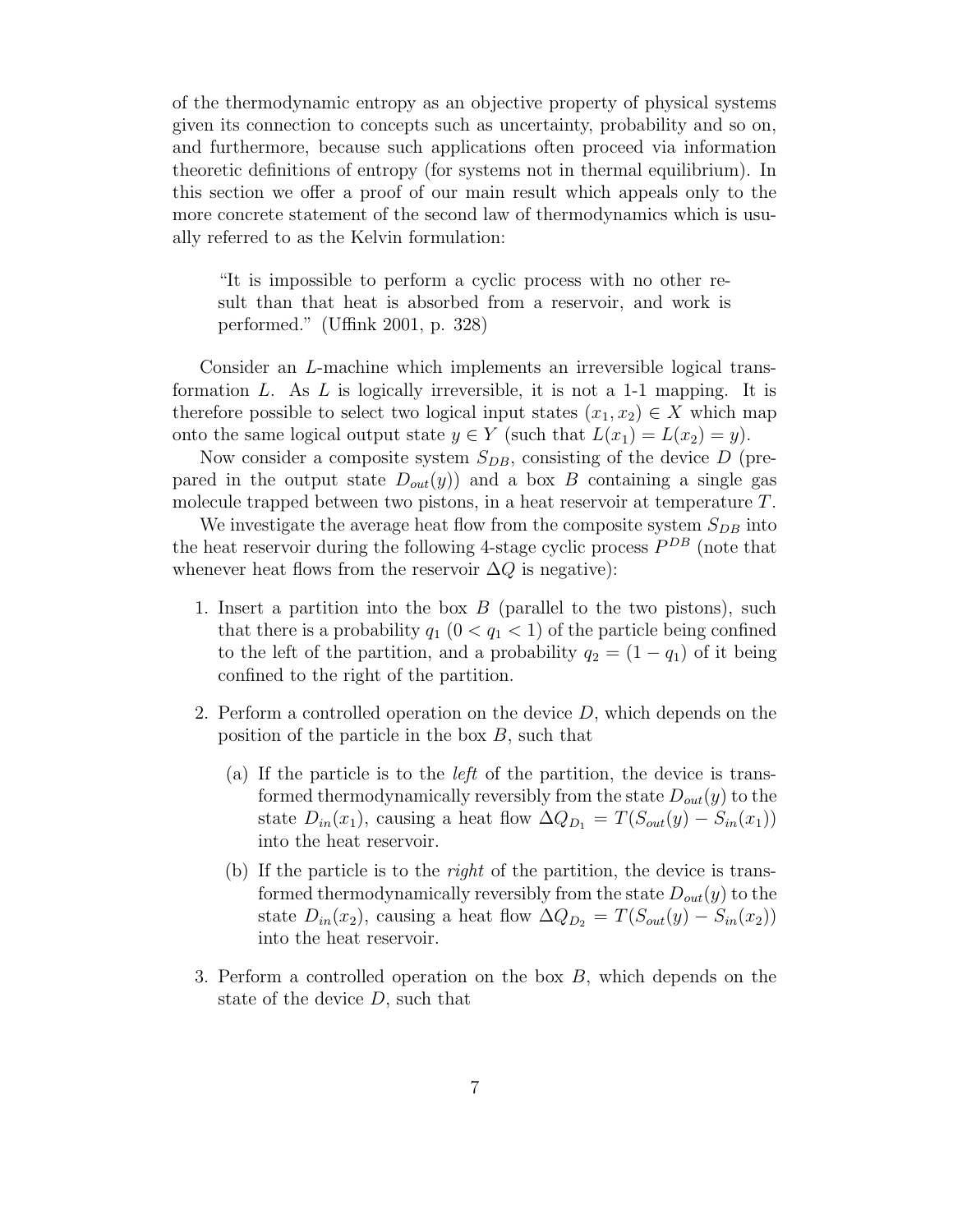- (a) If the device is in state  $D_{in}(x_1)$ , the *right*-hand piston is moved up to the partition, then the partition is removed, and the gas particle is allowed to expand isothermally against the piston (performing work  $-kT \ln q_1$ , and causing heat to flow from the reservoir so that  $\Delta Q_{B_1} = kT \ln q_1$  until the piston is returned to its initial position.
- (b) If the device is in state  $D_{in}(x_2)$ , the *left*-hand piston is moved up to the partition, then the partition is removed, and the gas particle is allowed to expand isothermally against the piston (performing work  $-kT \ln q_2$ , and causing heat to flow from the reservoir so that  $\Delta Q_{B_2} = kT \ln q_2$  until the piston is returned to its initial position.
- 4. Perform the evolution  $\Lambda_L$  on the device D, such that
	- (a) If the device is in the state  $D_{in}(x_1)$ , the process  $p_{x_1}$  occurs and transforms the state of the device into  $D_{out}(y)$ , causing a heat flow  $\Delta Q(p_{x_1})$  into the reservoir.
	- (b) If the device is in the state  $D_{in}(x_2)$ , the process  $p_{x_2}$  occurs and transforms the state of the device into  $D_{out}(y)$ , causing a heat flow  $\Delta Q(p_{x_2})$  into the reservoir.

Note that the device D is analogous to the memory of the familiar kind of Maxwell's demon inspired by the engine described in Szilard (1929) and analysed in Bennett (1987): step 2 corresponds to the demon measuring the position of the particle; step 3 is the demon extracting work from the gas; and step 4 is the demon resetting its memory.

After this process, the combined system  $S_{DB}$  will have returned to its initial state. The average heat flow into the heat reservoir during the process  $p^{DB}$  is given by

$$
\langle \Delta Q(p^{DB}) \rangle = \sum_{n=1,2} q_n (\Delta Q_{D_n} + \Delta Q_{B_n} + \Delta Q(p_{x_n})) \tag{6}
$$

$$
= \sum_{n=1,2} q_n (T(S_{out}(y) - S_{in}(x_n)) + kT \ln q_n + \Delta Q(p_{x_n})) \tag{7}
$$

$$
= \sum_{n=1,2} q_n (T \Delta S_{tot}(p_{x_n}) + kT \ln q_n) \tag{8}
$$

As the process is cyclic, the internal energy of the initial and final states of the entire system is the same. Hence, from the first law of thermodynamics, if the heat flow is negative (i.e. heat flows from the reservoir into the system), then that heat must have been converted into work by the system. Clearly, by performing this cycle many times we could obtain a well-defined heat flow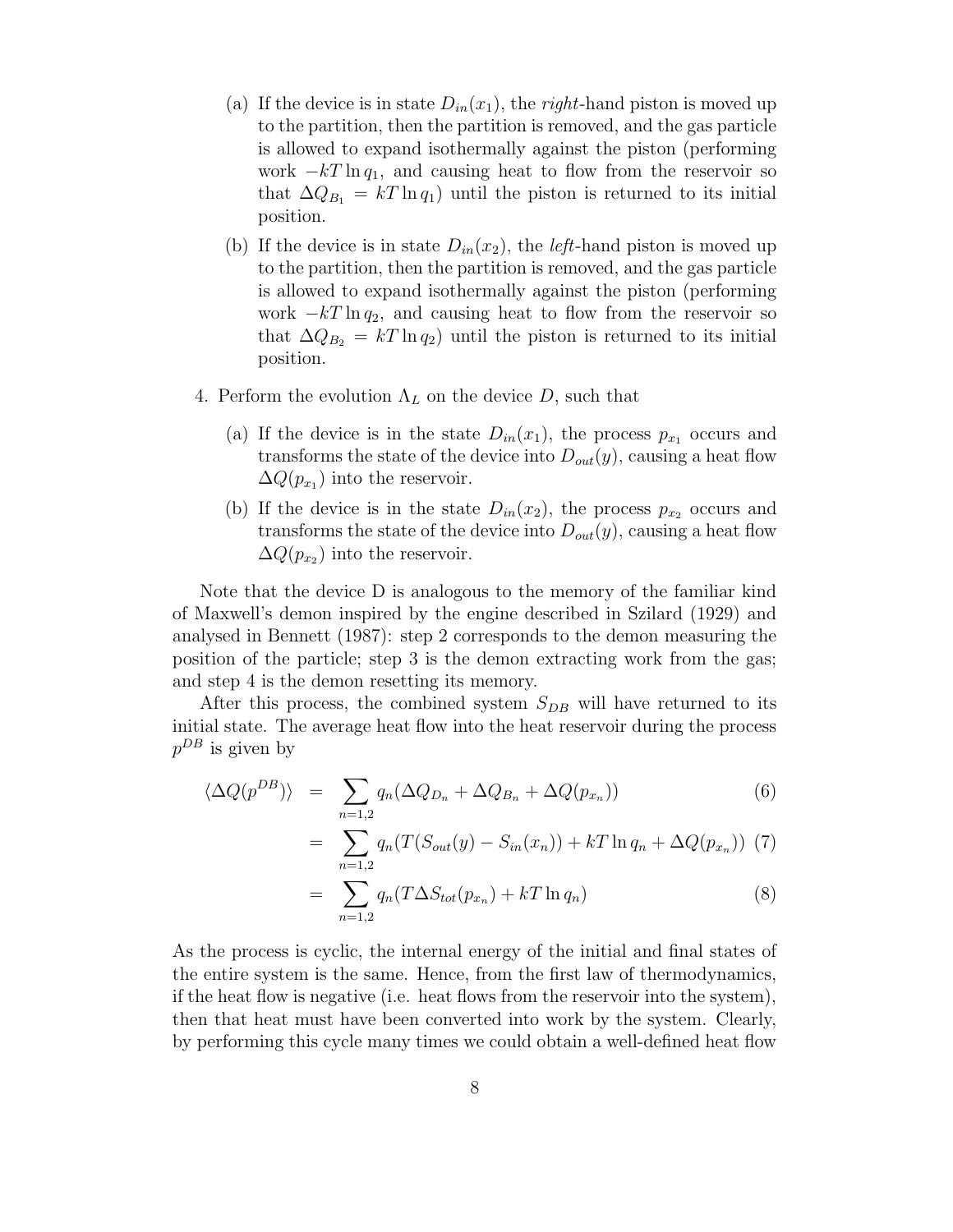

Figure 1: The evolution of the system  $\mathcal{S}_{DB}$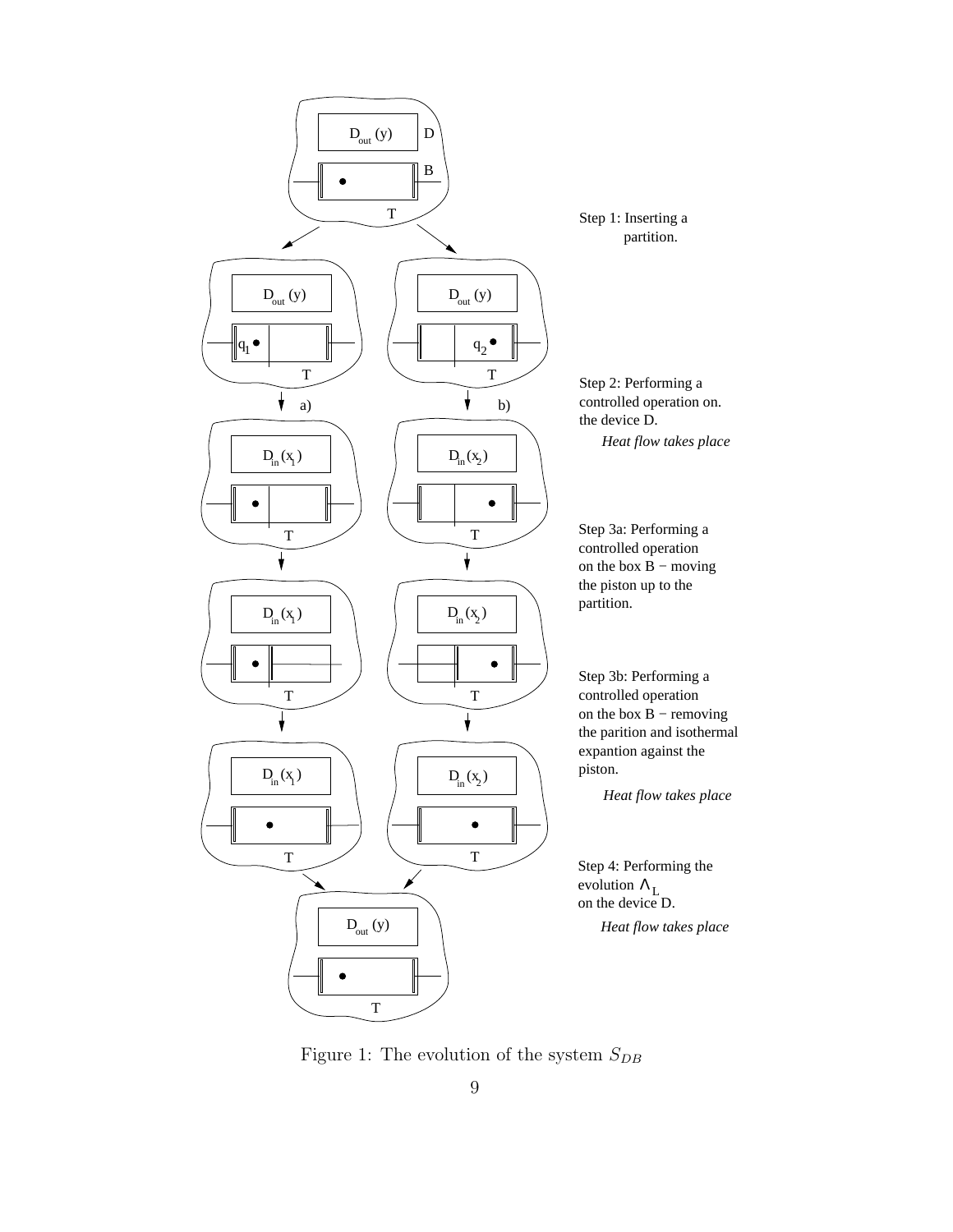proportional to the average heat flow in a single cycle. In order to satisfy the Kelvin statement of the second law above we must therefore have:

$$
\langle \Delta Q(p^{DB}) \rangle \ge 0. \tag{9}
$$

and hence

$$
\sum_{n=1,2} q_n \Delta S_{tot}(p_{x_n}) \ge -k \sum_{n=1,2} (q_n \ln q_n) > 0.
$$
 (10)

As  $\sum_{n=1,2} q_n \Delta S_{tot}(p_{x_n}) > 0$ , one or both of  $\Delta S_{tot}(p_{x_1})$  or  $\Delta S_{tot}(p_{x_2})$  must be greater than 0. Following the definition in the previous section, this proves:

**Theorem:** If L is logically irreversible, then every L-machine is thermodynamically irreversible.

In fact, by considering specific initial states, it is possible to prove that both  $\Delta S_{tot}(p_{x_1}) > 0$  and  $\Delta S_{tot}(p_{x_2}) > 0$ .

For any non-zero value of  $\Delta S_{tot}(p_{x_1})$ , consider the case in which  $q_1 =$  $\exp(-\Delta S_{tot}(p_{x_1})/k)$ . Inserting this into the above equation we find that

$$
\Delta S_{tot}(p_{x_2}) \ge -k \ln(1 - q_1) > 0. \tag{11}
$$

Hence if  $\Delta S_{tot}(p_{x_1}) > 0$ , it must also be true that  $\Delta S_{tot}(p_{x_2}) > 0$ . Similarly, we can show that if  $\Delta S_{tot}(p_{x_2}) > 0$  then  $\Delta S_{tot}(p_{x_1}) > 0$ . As one of the entropy changes must be greater than zero in order to satisfy (10), the other entropy change must also be greater than zero.

The process  $p_x$  of operating the L-machine with input state  $D_{in}(x)$  will therefore be thermodynamically irreversible for each logical input state  $x$ which cannot be deduced unambiguously from its logical output state  $y =$  $L(x)$ .

Furthermore, if the total entropy change for each process is bounded above by a large but finite amount  $\Delta S_{tot}^{max}$  (as it must be in any realistic scenario), then the minimum entropy change of each irreversible process is bounded below by a corresponding small but finite amount  $\Delta S_{tot}^{min}$ , where,

$$
\Delta S_{tot}^{min} = -k \ln \left( 1 - \exp \left( \frac{-\Delta S_{tot}^{max}}{k} \right) \right) \tag{12}
$$

We show in appendix A that this is the tightest lower bound. Note that as  $\Delta S_{tot}^{max}$  decreases,  $\Delta S_{tot}^{min}$  increases. The lowest possible value for  $\Delta S_{tot}^{max}$  is therefore achieved when  $\Delta S_{tot}^{max} = \Delta S_{tot}^{min}$  (because  $\Delta S_{tot}^{max} < \Delta S_{tot}^{min}$  cannot be satisfied). From equation (12) this occurs when  $\Delta S_{tot}^{max} = \Delta S_{tot}^{min} = k \ln 2$ . Note also that when  $q_1 = q_2 = 1/2$ , equation (10) implies that  $(\Delta S_{tot}(p_{x_1}) +$  $\Delta S_{tot}(p_{x2})/2 \geq k \ln 2$ . In the standard case in which the entropies of the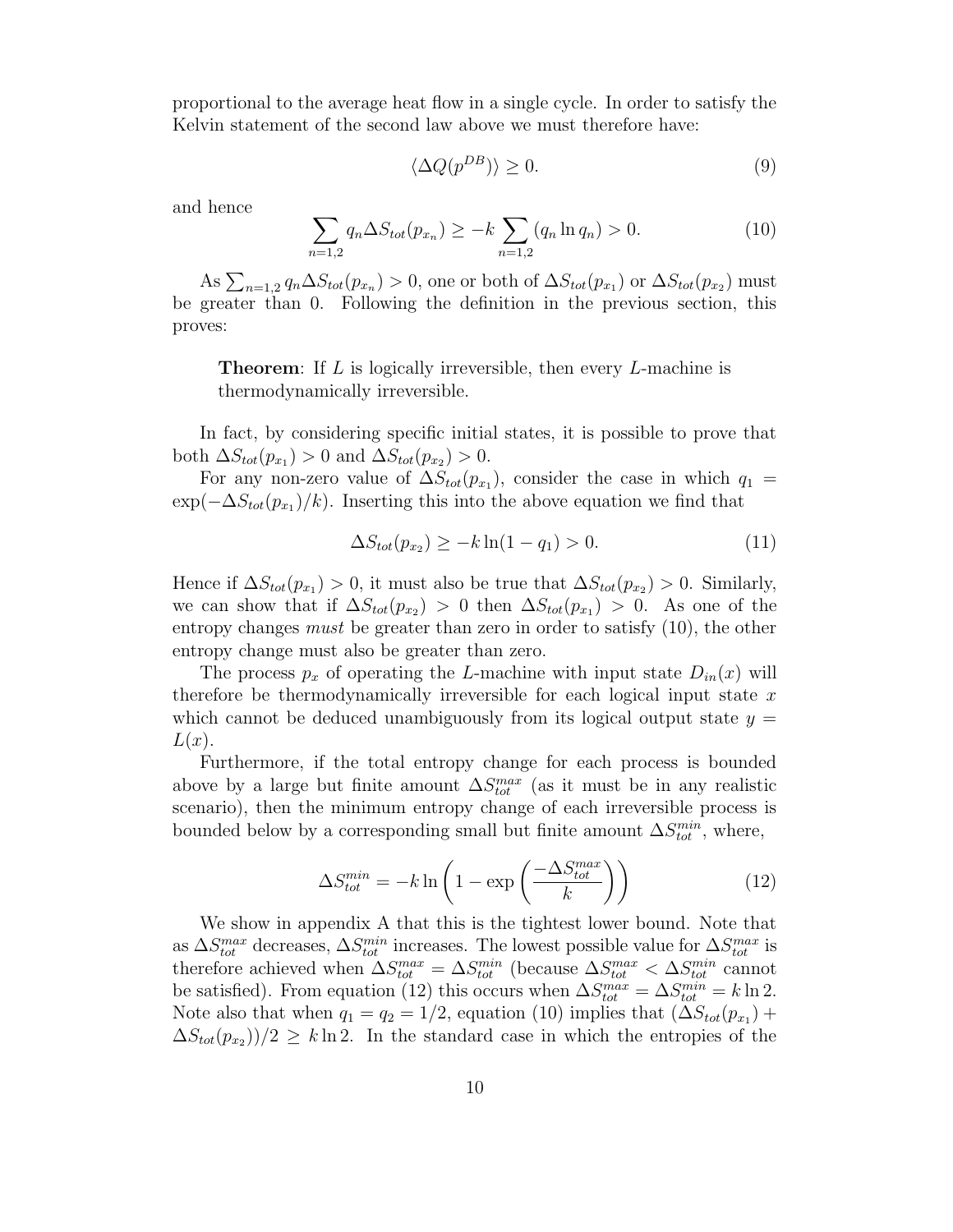input and output representative states are equal,  $\Delta S_{tot}(p_{x_n}) = \Delta Q(p_{x_n})/T$ . We therefore make contact with the standard quantitative formulation of Landauer's Principle according to which resetting one bit of information requires an average heat flow of at least  $kT \ln 2$ . We must emphasise that for an individual process (for example, the process whereby a  $'1'$  is reset to a  $'0'$ ), the heat flow may be less than  $kT \ln 2$ , and thus it is only the average heat flow that satisfies the quantitative form of Landauer's Principle (and then only when  $q_1 = q_2 = 1/2$ . (Note however, that equation (10) is completely general.)

The above theorem depends on the application of thermodynamics to a family of processes rather than just to one or another of them. It is trivially true that any individual process in the family of processes that implement a logical transformation can be carried out in a thermodynamically reversible way. To see this, consider the transformation of an arbitrary logical input state,  $x$ , into an arbitary logical output state,  $y$ . Then choose an arbitrary thermodynamically reversible process and stipulate that its initial state represents x and its final state represents y. This may seem like cheating, but without the requirement that we consider a device which is guaranteed to implement a logical transformation for *multiple* input states, there is no thermodynamic constraint.

#### 6 Irreversibility directly from entropies

In this section, as is becoming common, we make use of information theoretic entropies to derive the main result. Previous arguments in the literature are usually restricted to specific examples of L-machines, from which the authors generalise without rigorous proof. For those readers, such as John Norton, who are dubious about this latter aspect of defences of Landauer's Principle, we offer here a general argument, stating explicitly the reasoning which may have been implicit in previous work. Norton also raises concerns about the use of information theoretic entropies in conjunction with thermodynamic results in this context. At the end of this section we respond to some of Norton's concerns. We also refer the reader to Appendix B.

If the different microstates of a system are discrete (as for example with energy eigenstates in quantum theories) and occupied with probability  $\lambda_n$ , we define the (information theoretic) entropy of that system by

$$
S = -k \sum_{n} \lambda_n \ln \lambda_n.
$$
 (13)

Note that this coincides with the thermodynamic entropy when the system has a canonical probability distribution, and that it differs from the standard information-theoretic entropy by a normalisation factor of  $k \ln 2$ .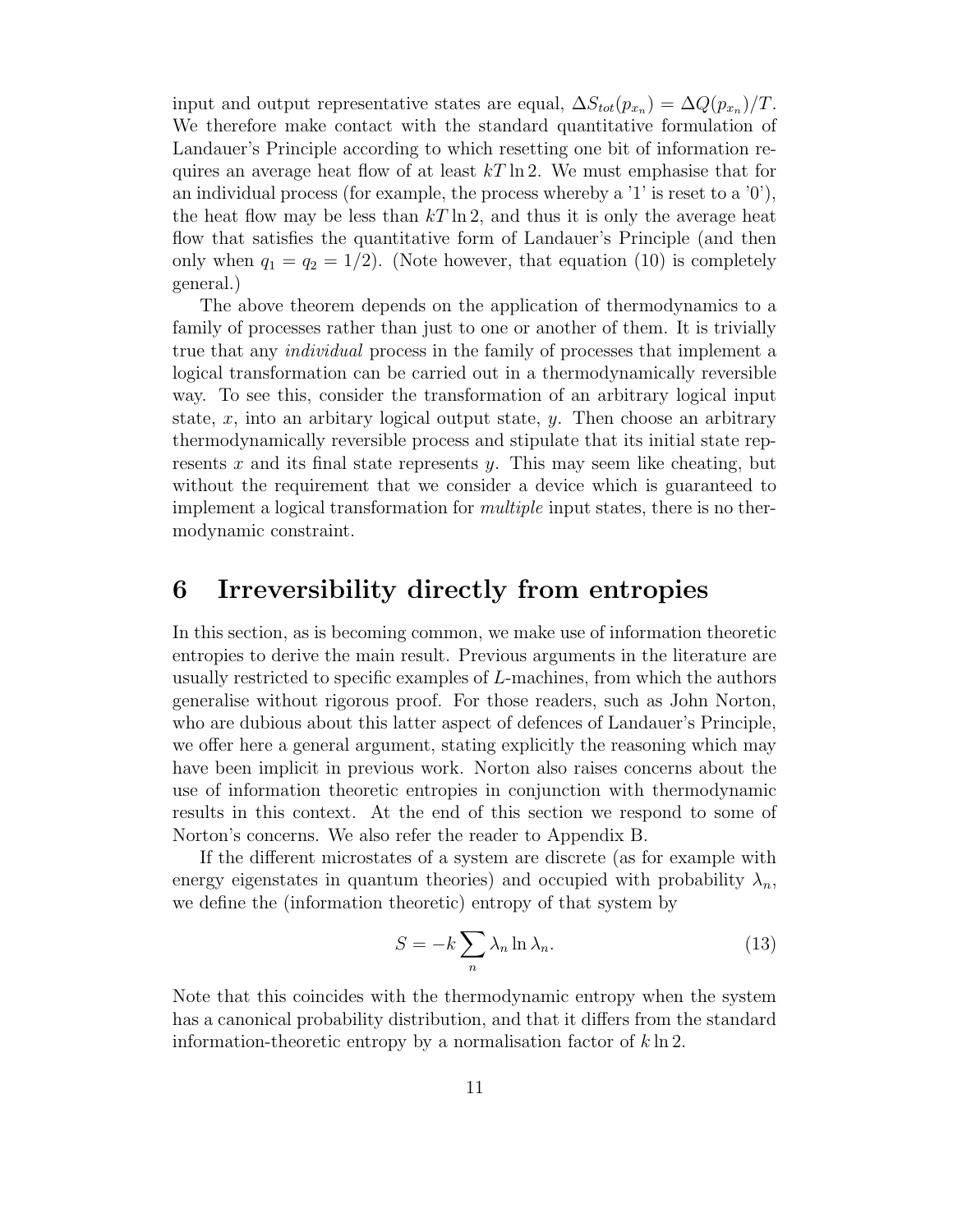As before, consider an L-machine which implements an irreversible logical transformation L, and two logical input states  $(x_1, x_2) \in X$  which map onto the same logical output state  $y \in Y$  (such that  $L(x_1) = L(x_2) = y$ ).

Now consider the following process  $p^{m(q_1)}$ : Prepare the device D in the state  $D_{in}^{m(q_1)}$  which is a mixture of the states  $D_{in}(x_1)$  and  $D_{in}(x_2)$  with probabilities  $q_1$  and  $q_2 = (1-q_1)$  respectively, and evolve it using  $\Lambda_L$ . This process yields the final state  $D_{out}(y)$  with certainty.

Note that  $p^{m(q_1)}$  is not one of the family of processes that implement L, because  $p^{m(q_1)} \notin \{p_x | x \in X\}$ , and because  $D_{in}^{m(q_1)}$  is not a representative state. The fundamental difference between our approach and that of Maroney (2005) is that he isn't sensitive to these distinctions.

However, we can use the process  $p^{m(q_1)}$  to prove a result for  $p_{x_1}$  and  $p_{x_2}$ . Using the definition of the information-theoretic entropy given by (13), the entropy of the device in the state  $D_{in}^{m(q_1)}$  can be shown to be (e.g. Jones 1979)

$$
S_{in}^{m(q_1)} = \sum_{n=1,2} q_n S_{in}(x_n) - k \sum_{n=1,2} q_n \ln q_n.
$$
 (14)

Hence the entropy change of the device when it is evolved using  $\Lambda_L$  is

$$
\Delta S_{sys}(p^{m(q_1)}) = S_o(y) - \sum_{n=1,2} q_n (S_{in}(x_n) - k \ln q_n)
$$
 (15)

The entropy change of the heat reservoir during the process is given by

$$
\Delta S_{res}(p^m) = \sum_{n=1,2} q_n \left( \frac{\Delta Q(p_{x_n})}{T} \right). \tag{16}
$$

The total entropy change during the process  $p^{m(q_1)}$  is therefore

$$
\Delta S_{tot}(p^m) = \sum_{n=1,2} q_n \left( S_{out}(y) - S_{in}(x_n) + k \ln q_n + \frac{\Delta Q(p_{x_n})}{T} \right) \ge 0. \tag{17}
$$

Using the definition of  $\Delta S_{tot}(p_{x_n})$  given in equation (5), this implies that

$$
\sum_{n=1,2} q_n \Delta S_{tot}(p_{x_n}) \ge -k \sum_{n=1,2} q_n \ln q_n > 0.
$$
 (18)

This is the same result that we obtained in equation (10) in the last section from which can be derived the results concerning bounds, and our Theorem.

In his criticism of the common approaches to this problem, Norton claims that thermodynamics cannot be applied to states in general probabilistic mixtures (such as the state  $D_{in}^{m(q_1)}$ ), but only to those corresponding to a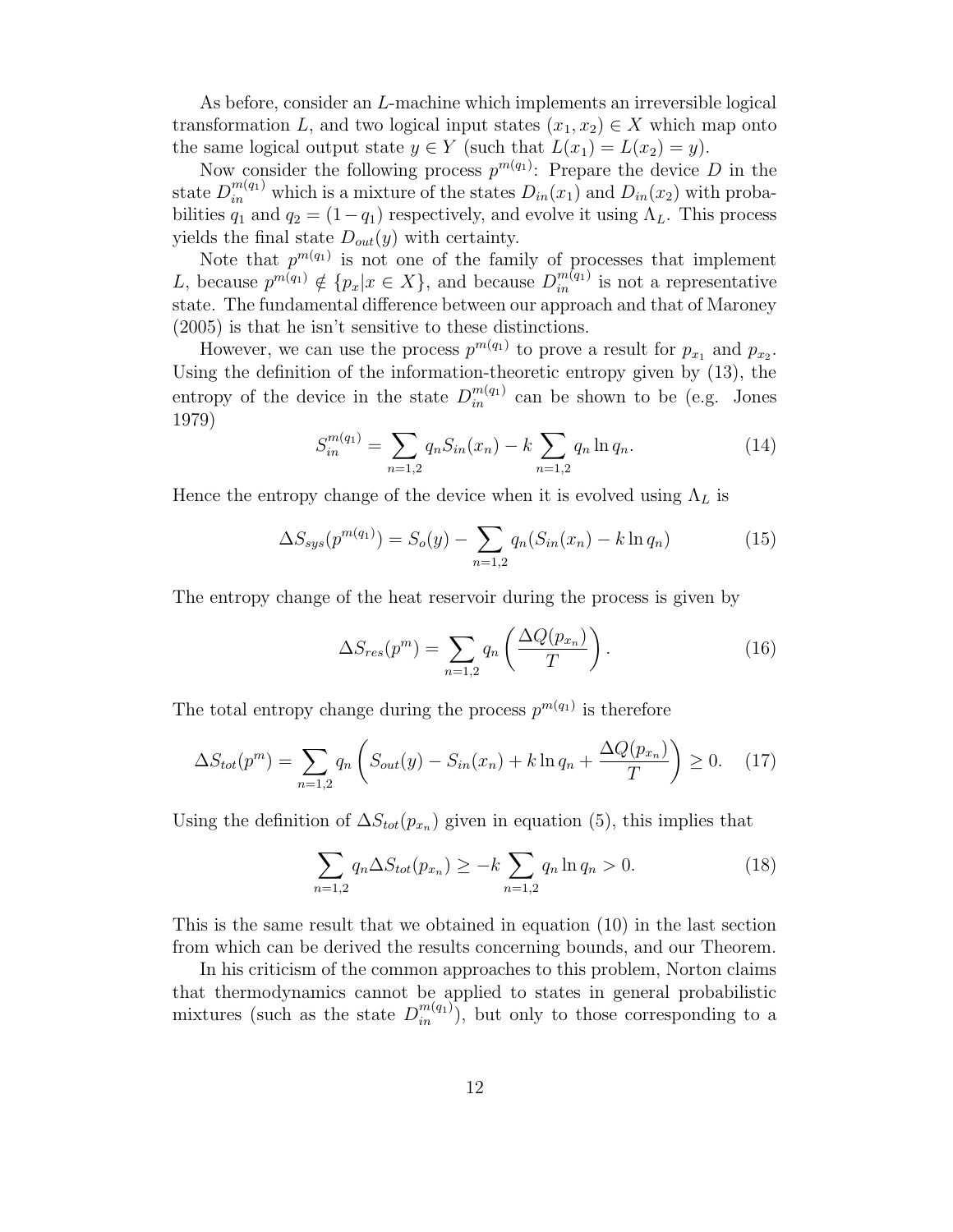canonical mixture in which the microstate n, with energy  $E_n$ , is occupied with probability

$$
\lambda_n = \frac{1}{Z} \exp\left(\frac{-E_n}{kT}\right) \tag{19}
$$

where

$$
Z = \sum_{n} \exp\left(\frac{-E_n}{kT}\right) \tag{20}
$$

is the partition function for the state.

However, given any two thermodynamic states  $D_{in}(x_1)$  and  $D_{in}(x_2)$  which are canonically distributed, it is always possible to construct a canonical mixture by taking

$$
q_1 = \frac{Z_1}{Z_1 + Z_2} \qquad q_2 = \frac{Z_2}{Z_1 + Z_2},\tag{21}
$$

where  $Z_1$  and  $Z_2$  are the partition functions for states  $D_{in}(x_1)$  and  $D_{in}(x_2)$ respectively. Considering the evolution of this canonical state is sufficient to prove our main result, that one or both of  $\Delta S_{tot}(p_{x_1})$  or  $\Delta S_{tot}(p_{x_2})$  must be greater than 0, and hence that the L-machine is thermodynamically irreversible. However, it is not sufficient to prove the stronger claim that both  $p_{x_1}$  and  $p_{x_2}$  must be thermodynamically irreversible.

#### 7 A simple example: Reset

As an example of the above, consider the logical transformation 'Reset' represented by the truth table

| Input | Output |
|-------|--------|
|       |        |
| 11    | וו     |
|       |        |

The logical process 'Reset' represents the simplest logically irreversible transformation. Defining the input states  $x_1=0'$  and  $x_2=1'$ , and the output states  $y_1=0$ ' and  $y_2=1$ ', the map  $L_{Reset}: X \to Y$  corresponding to the reset operation is given by

$$
L_{Reset}(x_1) = L_{Reset}(x_2) = y_1.
$$
\n(22)

Often in the literature the reset operation is regarded as equivalent to the process of information erasure (in which the output bit is a maximally random bit independent of the input bit). Here we make a clear distinction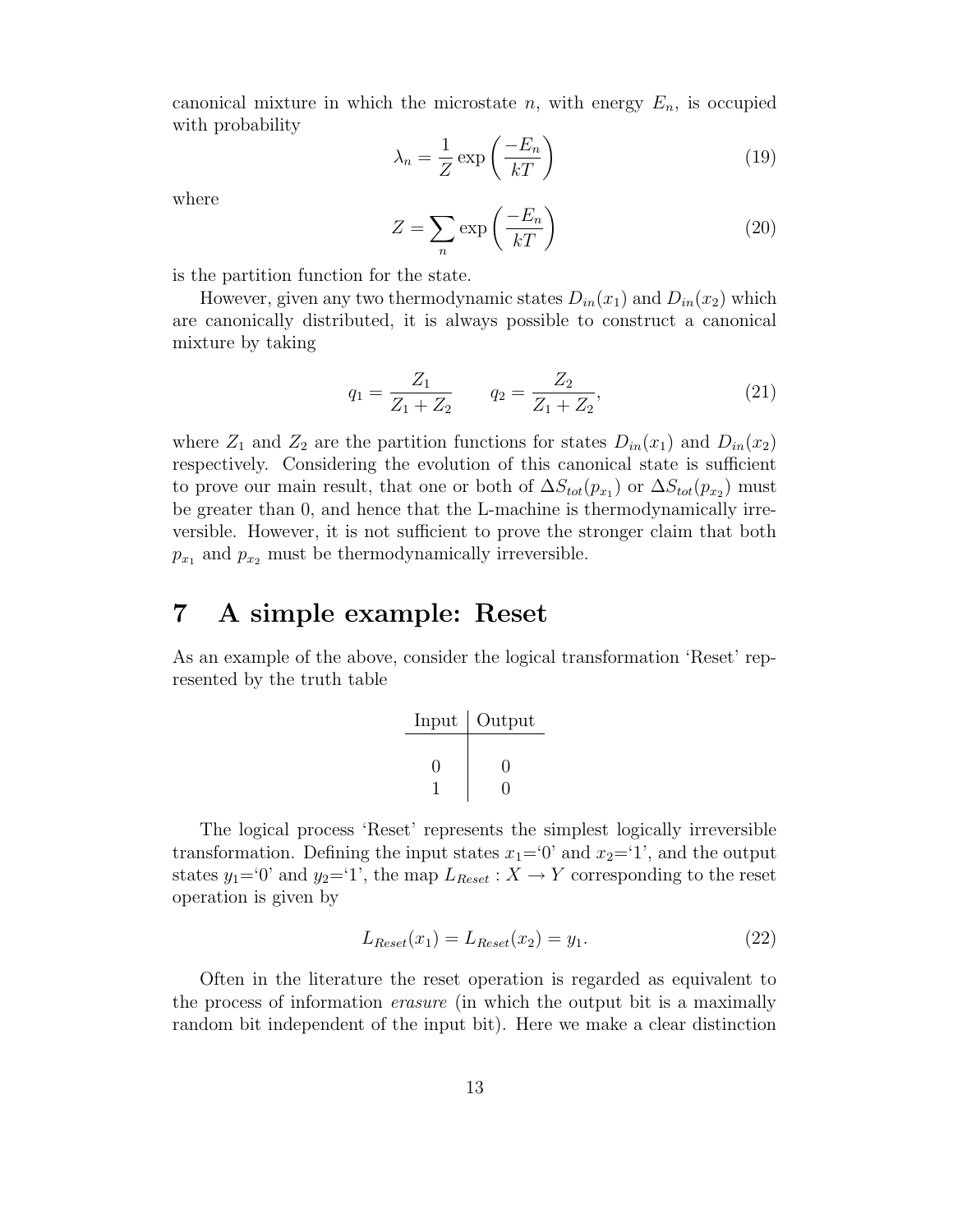between the two. The reset operation,  $L_{Reset}$ , is an irreversible *logical* operation, which maps logical states to logical states. The erasure operation, however, is a *non-logical* operation, since it maps each logical state to a probabilistic mixture of logical states (which are not logical states by definition). Thus, erasure is not in the scope of the present article. We note that, as reset is a logical operation, and a maximally random (i.e. erased) bit is useless for further information processing, reset and not erasure is used in practical computation.

We claim that every logically irreversible transformation is equivalent to a logically reversible transformation plus one or more reset operations. To see this consider an arbitrary logically irreversible transformation. It can be converted into a reversible transformation if a copy of the input state is appended to its output. This clearly allows the input state to be recovered from the output state. To obtain a transformation logically equivalent to the original irreversible transformation we simply reset all the copies.

Note also that in the proofs above, the only step which incorporates the irreversibility of the logical transformation  $L$  is that in which  $L$  is represented as having inputs  $x_1$  and  $x_2$  and an output y such that  $L(x_1) = L(x_2) = y$ , which is just how we characterised reset above. We therefore explicitly made use of the fact that every irreversible transformation incorporates reset.

A common choice of physical device D to implement  $L_{Reset}$ , considered by other authors and first introduced by Szilard, is the box  $B$  (of section 5) containing a single gas molecule and a moveable partition, in a heat reservoir at temperature T. We define the input and output states as follows:

$$
D_{in}(x_1) = D_{out}(y_1) =
$$
 Partition in the middle of the box,  
and particle on the *left*. (23)  

$$
D_{in}(x_2) = D_{out}(y_2) =
$$
Partition in the middle of the box,  
and particle on the *right*. (24)

The entropy of the system in all these states is the same.

One way to implement  $L_{\text{Reset}}$  using this box is to perform the following procedure  $\Lambda_{L_{Reset}}$ :

- 1. Remove the central partition
- 2. Isothermally compress the gas into the left hand half of the box using a piston. This requires work kTln2 and causes heat flow  $\Delta Q = kT \ln 2$ into the heat reservoir.
- 3. Replace the central partition
- 4. Withdraw the piston (to the right)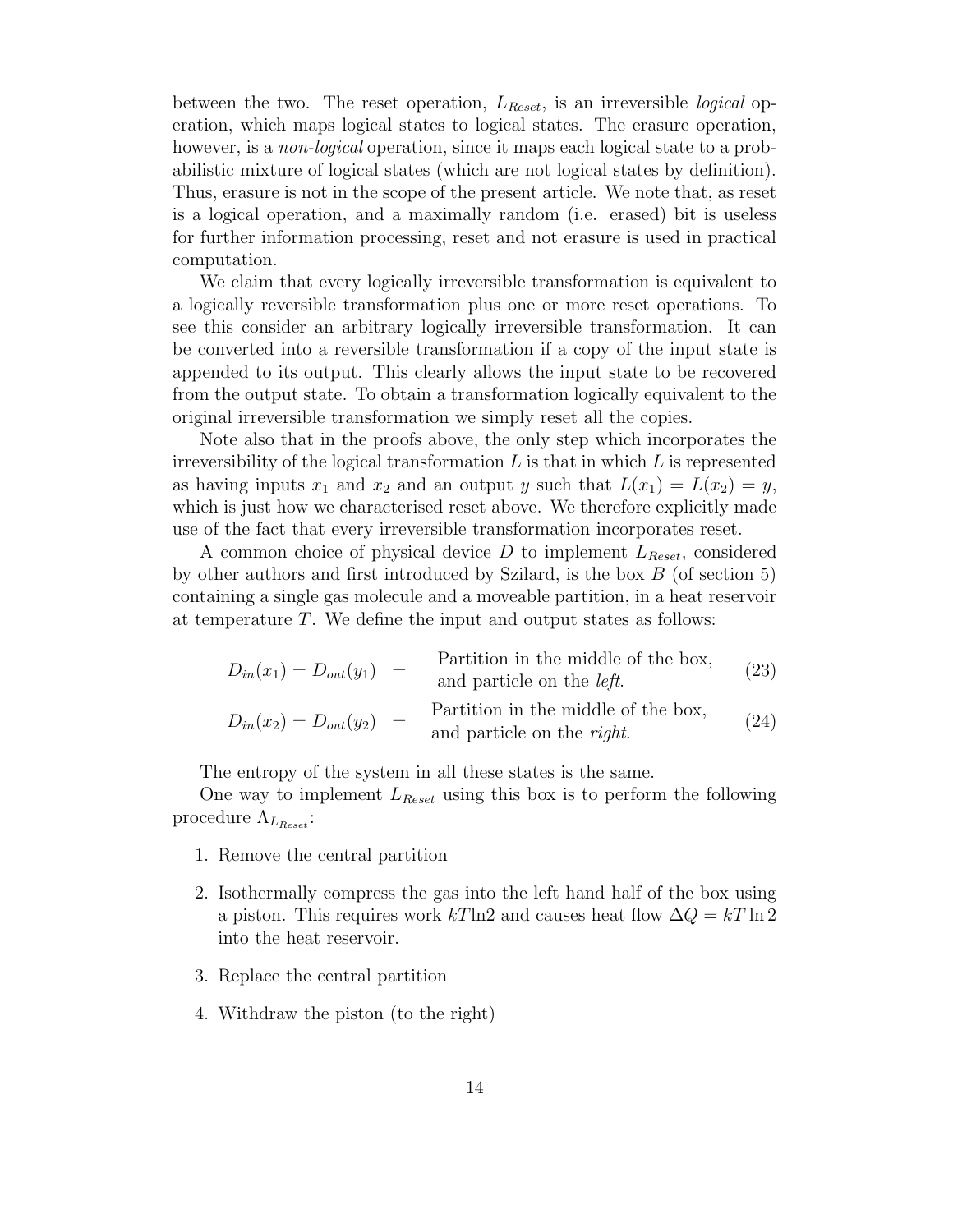With this procedure we have

$$
\Delta S_{tot}(p_{x_1}) = \Delta S_{tot}(p_{x_2}) = \frac{\Delta Q}{T} = k \ln 2 \tag{25}
$$

and hence resetting either initial state is a thermodynamically irreversible process, and the  $L_{Reset}$ -machine  $\{D, \{D_{in}(x)|x \in X\}, \{D_{out}(y)|y \in Y\}, \Lambda_{L_{Reset}}\}$ is thermodynamically irreversible.

However, consider the process  $p^{m(1/2)}$  in which the device is prepared in the thermodynamic state  $D_{in}^{m(1/2)}$  which is an equal mixture of  $D_{in}(x_1)$  and  $D_{in}(x_2)$  and then evolved (as in Maroney 2005). We have  $\Delta S_{tot}(p^{m(1/2)}) = 0$ , and hence this particular process  $p^{m(1/2)}$  is thermodynamically reversible. Indeed, we can see that the reverse procedure  $\Lambda'$  $L_{\text{Reset}}$  described thus:

- 1. Move the piston into the centre of the box (from the right)
- 2. Remove the central partition
- 3. Allow the gas to expand isothermally into the right-hand half of the box by pushing against the piston. During this process, we can extract work  $kT \ln 2$  from the gas, causing heat to flow from the reservoir so that  $\Delta Q = -kT \ln 2$ .
- 4. Replace the central partition

will take the final state  $D_{out}(y_1)$  back onto an initial state  $D_{in}^{m(1/2)}$ . However, as  $D_{in}^{m(1/2)}$  does not correspond to a logical input state, and  $p^m$  does not correspond to a logical process, this cannot be considered an implementation of L. Furthermore, the evolution  $\Lambda_{L_{Reset}}$  followed by  $\Lambda'_{L}$  $L_{\text{Reset}}$  will leave all input states in the final state  $D_{in}^{m(1/2)}$ , so clearly the system cannot truly be considered as reversible.

Note that by modifying the procedure carried out by the device, it is possible to obtain arbitrarily small (non-zero) values of  $\Delta S_{tot}(p_{x_1})$ . However  $\Delta S_{tot}(p_{x_2})$  must then become arbitrarily large to compensate (see the discussion of bounds at the end of section 5 and in Appendix A). One possible scheme is the following

- 1. Isothermally compress the gas in the right-hand half of the box into the fraction  $v$  of its initial volume nearest the partition, using a piston. If the particle is initially in the right-hand side of the box, this requires work  $-kT \ln(v)$  and causes a heat flow  $\Delta Q = -kT \ln(v)$  into the reservoir.
- 2. Remove the central partition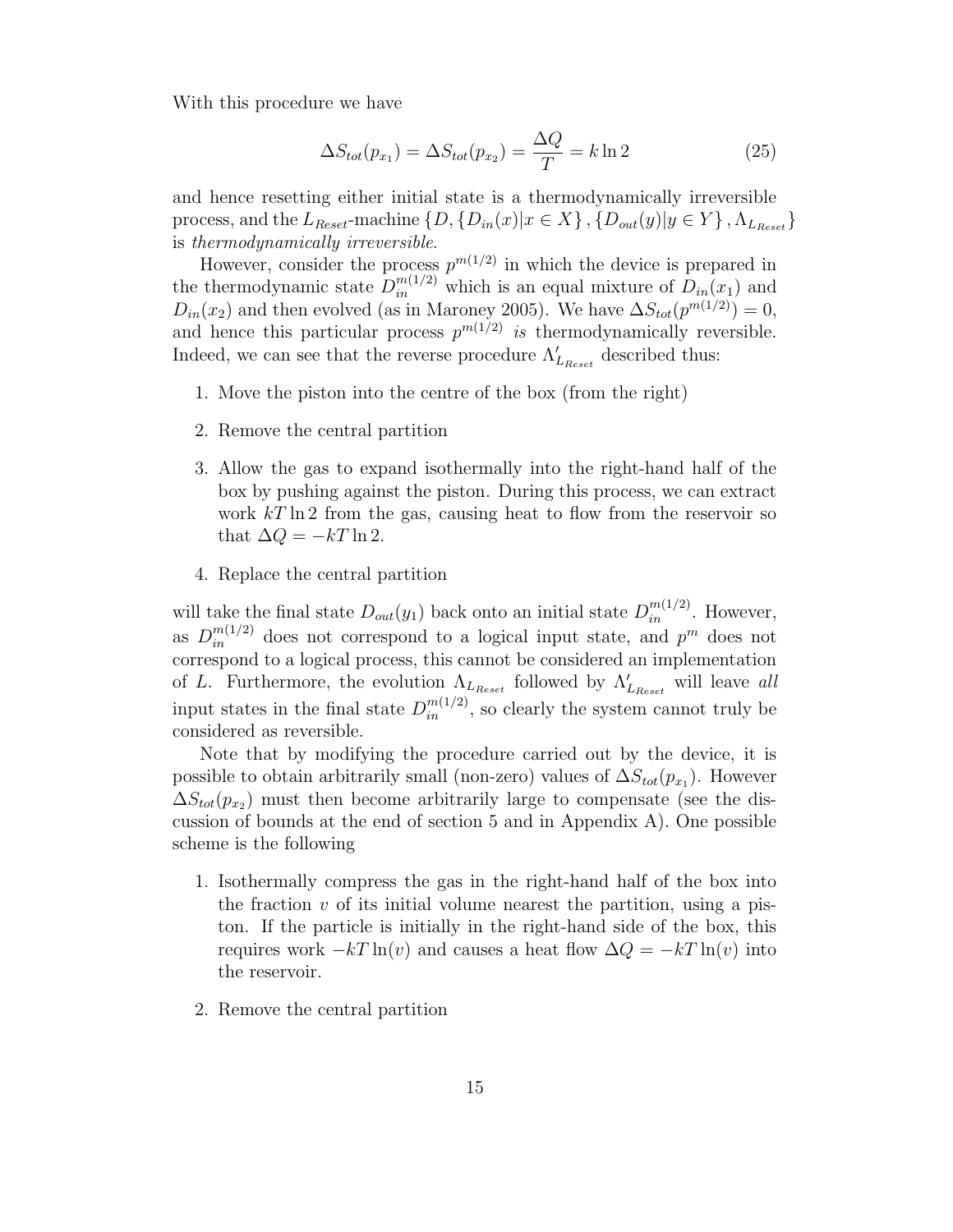- 3. Isothermally compress the gas into the left hand half of the box by further moving the piston. This requires work  $kT \ln(1+v)$  and dissipates heat  $\Delta Q = kT \ln(1 + v)$  into the reservoir.
- 4. Replace the central partition
- 5. Withdraw the piston (to the right)

This gives  $\Delta S_{tot}(p_{x_1}) = k \ln(1+v) < k \ln 2$  and  $\Delta S_{tot}(p_{x_2}) = k \ln(1+1/v) >$  $k \ln 2$ .

#### 8 Known and unknown data

It is important to be clear about what is meant by the notions of known and unknown data. First note that in practice data is always about some target system, however, what is relevant to computation is only what is accessible to the computational device. Hence, when we refer to known and unknown data this must be understood in terms of what is 'known' by the device. Consider a computational device  $D$  that contains a register  $R$ , and a memory  $M$  which can be read. Both  $R$  and  $M$  have representative states, and we assume without loss of generality that they have the same number of them. We stipulate that everything accessible to the device throughout a computation is contained within the register and the memory; nothing else is allowed to influence its evolution. (Clearly then if an operator was allowed to input further data in the middle of a computation then we must regard them as part of the device.)

We define what it is for the register  $R$  to contain known or unknown data as follows:

- 1. Known data: The representative state of the register  $R$  and the representative state of the memory  $M$  both represent the same logical state.
- 2. Unknown data: The representative state of the register R and the representative state of the memory  $M$  need not both represent the same logical state.

Now suppose that we wish to implement the logical transformation  $L$  on the register  $R$ , whilst keeping the state of the memory  $M$  unchanged. As an example, let  $L = L_{reset}$  as defined in section 7. Then we can define the global operation on the register and the memory respectively as  $L' = L_{reset} \times I$ , where I is the identity operation.

 $L'$  can be represented by the following truth-table: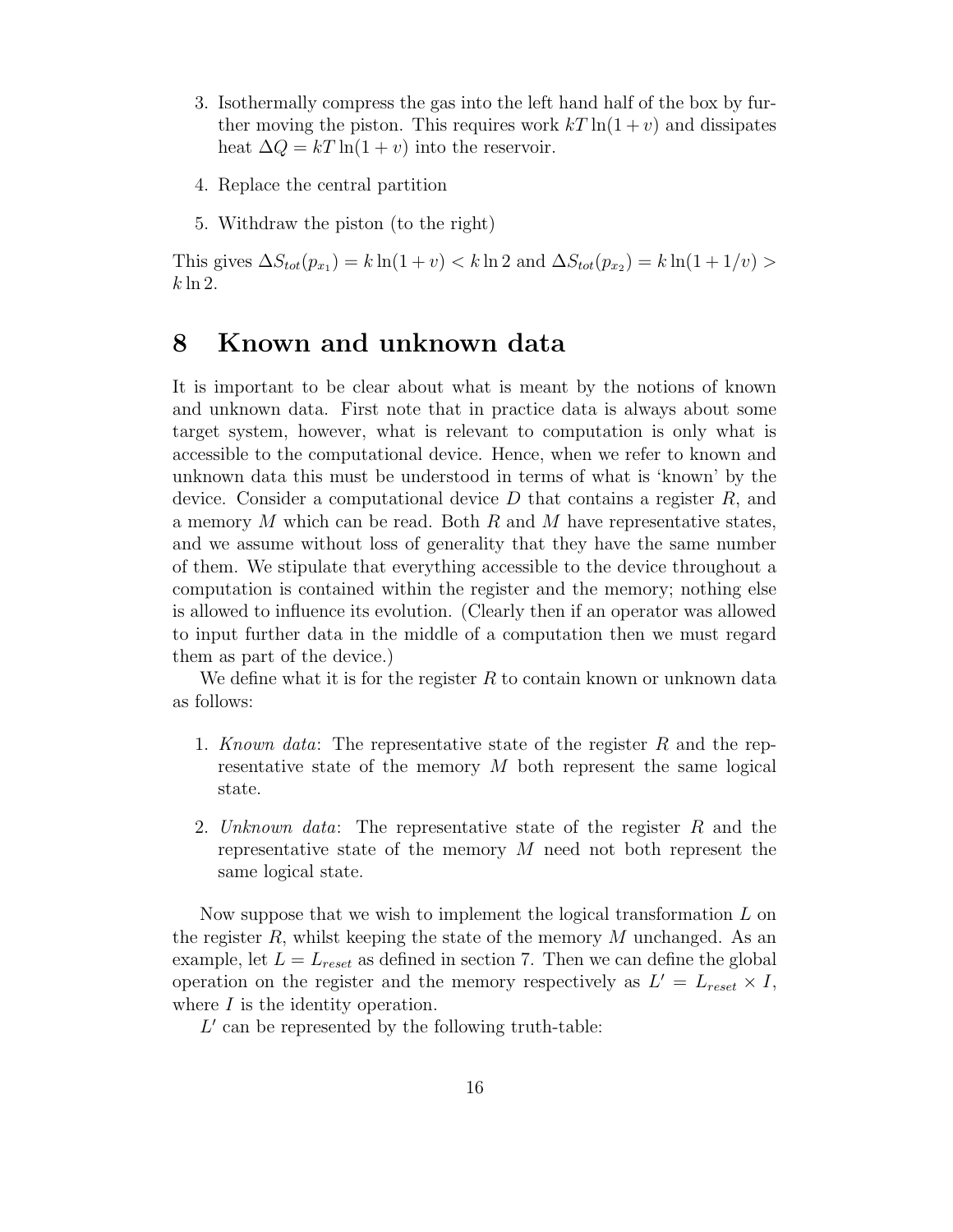| RM |
|----|
|    |
| 00 |
| 01 |
| 00 |
| 01 |
|    |

As  $L'$  is logically irreversible, by our Theorem, any  $L'$ -machine is thermodynamically irreversible.

However, in the case of known data the reset operation on  $R$  can be implemented by the global operation  $L_{uncopy}$  which is given by the following truth-table:

| RM     | RМ |
|--------|----|
|        |    |
| 00     | 00 |
| 01     | 11 |
| $10\,$ | 10 |
| 11     | 01 |

This is because the middle two lines where  $L_{\text{uncopy}}$  differs from  $L'$  are guaranteed not to occur for known data. However, note that  $L_{uncopy}$  is logically reversible and therefore it is possible to implement it thermodynamically reversibly.

In the light of what we say in section 7 about the relationship between logically irreversible transformations and reset, this result generalises immediately to the result that there are no irreversible logical transformations on known data, provided the memory is not changed by the transformation (c.f. Bennett (2003)).

#### 9 Single-process Irreversibility

Although the thermodynamic reversibility of a particular process  $p^{m(q_1)}$  is not indicative of whether an L-machine is thermodynamically reversible or not (as discussed in section 6), it is interesting to consider whether there is any single process which represents the thermodynamic irreversibility of the L-machine.

In fact there is, but to express it we must consider not simply the device D, but the target system  $A$  (external to the device) which is the source of the data on which the L-machine is to operate. Consider the following process  $p^{A(L)}$  :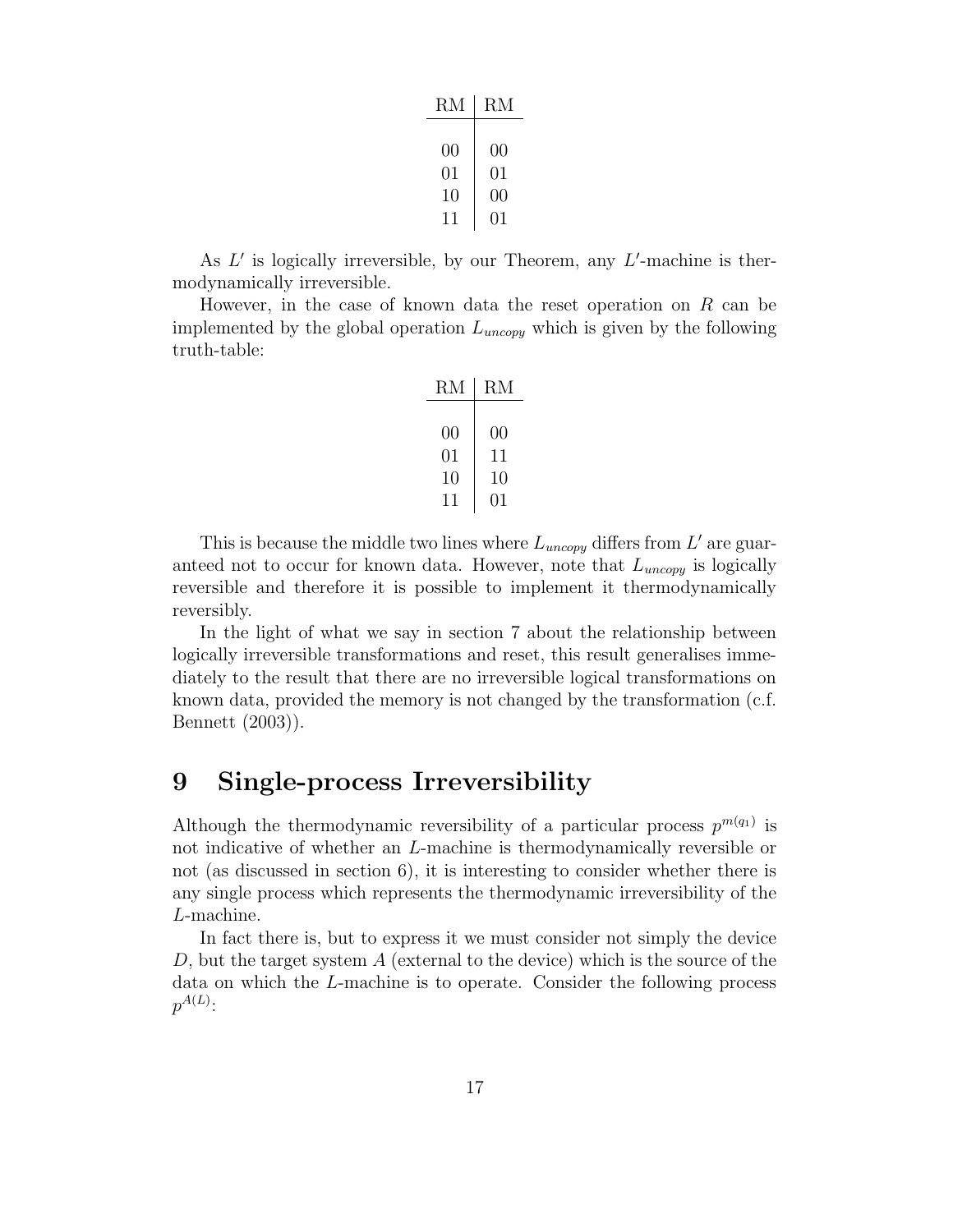- 1. Prepare the target system A in an equal probabilistic mixture of its representative states  $\{A(x)|x \in X\}$  (representing uncertainty in the initial data), and the device D in the standard state  $D_{in}(x_1)$  (its ready state).
- 2. Perform a controlled operation from  $A$  to  $D$  such that when  $A$  is in the state  $A(x)$ , the state  $D_{in}(x_1)$  is transformed thermodynamically reversibly to the state  $D_{in}(x)$ . This corresponds to copying the initial data from the target into the device.
- 3. Perform the evolution  $\Lambda_L$  of the L-machine. This corresponds to performing the required computation.

By considering the information-theoretic entropies of the combined probability distribution for  $D$  and  $A$ , it is easily seen that

$$
\Delta S_{tot}(p^{A(L)}) = \frac{1}{|X|} \sum_{x} S_{tot}(p_x),\tag{26}
$$

where  $|X|$  is the number of possible logical inputs.

Hence,  $\Delta S_{tot}(p^{A(L)}) > 0$  (i.e. the process  $p^{A(L)}$  will be thermodynamically irreversible) if and only if at least one of the processes  $p_x$  is thermodynamically irreversible. From our definition of the thermodynamic irreversibility for an L-machine, it is clear that the process  $p^{A(L)}$  will be thermodynamically irreversible if and only if the L-machine with which it is implemented is thermodynamically irreversible.

To our Theorem, we can therefore add the following corollary: If L is logically irreversible, then the process  $p^{A(L)}$  will be thermodynamically irreversible.

#### 10 Conclusions

We note the clarification that is achieved by carefully distinguishing between logical and physical concepts, and between individual processes and families of processes. The introduction of the conceptual tool of L-machines, and the definition of what it is for one to be thermodynamically irreversible enables us to achieve generality without loss of precision. An L-machine is thermodynamically irreversible if at least one of the processes  $p_x$ , corresponding to activation of the device with the input state corresponding to  $x$ , is thermodynamically irreversible. In particular, the process  $p_x$  will be thermodynamically irreversible whenever  $x$  cannot be unambiguously determined from  $L(x)$  (and we give quantitative bounds on this irreversibility compatible with the quantitative form of Landauer's Prinicple).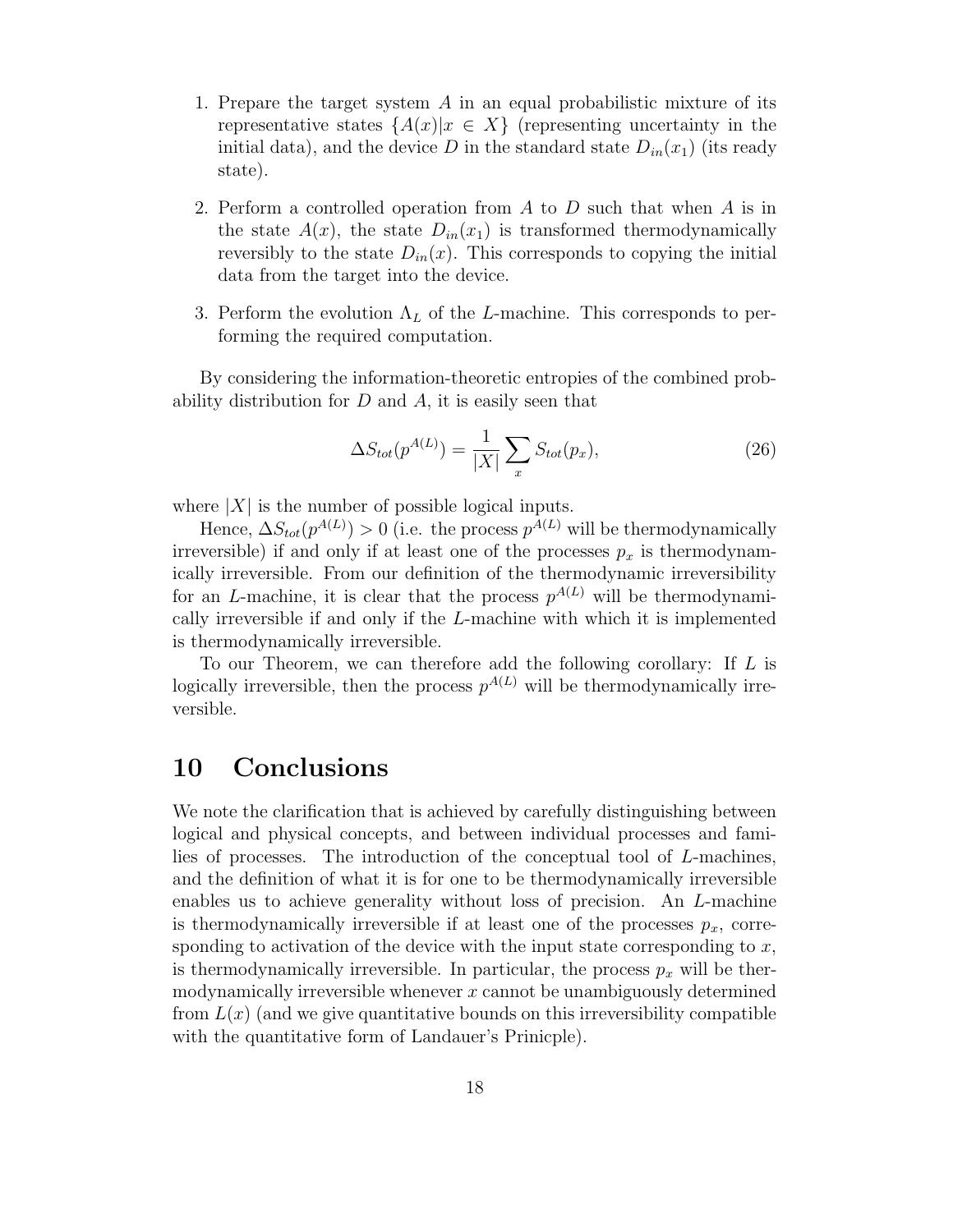Hence, we are able to prove the generalised qualitative form of Landauer's principle:

If  $L$  is logically irreversible, then every  $L$ -machine is thermodynamically irreversible.

This completes the sought after connection between logical and thermodynamical irreversibility.

#### Acknowledgements

The authors would like to thank Sandu Popescu, Stephen Leeds, Craig Calender, and Adam Elga for helpful discussions. A.Short acknowledges support from the U.K. Engineering and Physical Sciences Research Council (IRC in "Quantum Information Processing"). B.Groisman acknowledges support from the EU under European Commission project RESQ.

### Appendix A

In section 5, we showed that once  $\Delta S_{tot}(p_{x_1})$  is fixed,  $\Delta S_{tot}(p_{x_2})$  is bounded from below by

$$
\Delta S_{tot}(p_{x_2}) \geq -k \ln \left( 1 - \exp \left( \frac{-\Delta S_{tot}(p_{x_1})}{k} \right) \right). \tag{27}
$$

However, this bound was obtained by considering a specific initial setup, in which  $q_1 = \exp(-\Delta S_{tot}(p_{x_1})/k)$ , and it is conceivable that a stronger lower bound could be obtained by considering other values of  $q_1$  in the range  $0 < q_1 < 1$ . In this appendix, we prove that the above choice of  $q_1$  is optimal, and that the bound given by (27) is the strongest lower bound on  $\Delta S_{tot}(p_{x2})$ that can be obtained.

From equation (10) the lower bound  $L(q_1)$  on  $\Delta S_{tot}^{LB}(p_{x_2})$  for a general  $q_1$ is given by

$$
\Delta S_{tot}(p_{x_2}) \ge L(q_1) = \frac{1}{q_2} \left( -q_1 \Delta S_{tot}(p_{x_1}) - k \sum_{n=1,2} q_n \ln q_n \right) \tag{28}
$$

where  $q_2 = 1 - q_1$ . Hence

$$
L(q_1) = -\frac{q_1}{q_2} \left( \Delta S_{tot}(p_{x_1}) + k \ln q_1 \right) - k \ln q_2, \tag{29}
$$

$$
\frac{\mathrm{d}L(q_1)}{\mathrm{d}q_1} = -\frac{1}{q_2^2} \left( \Delta S_{tot}(p_{x_1}) + k \ln q_1 \right),\tag{30}
$$

$$
\frac{\mathrm{d}^2 L(q_1)}{\mathrm{d}q_1^2} = \frac{2}{q_2} \frac{\mathrm{d}L(q_1)}{\mathrm{d}q_1} - \frac{k}{q_1 q_2^2}.
$$
\n(31)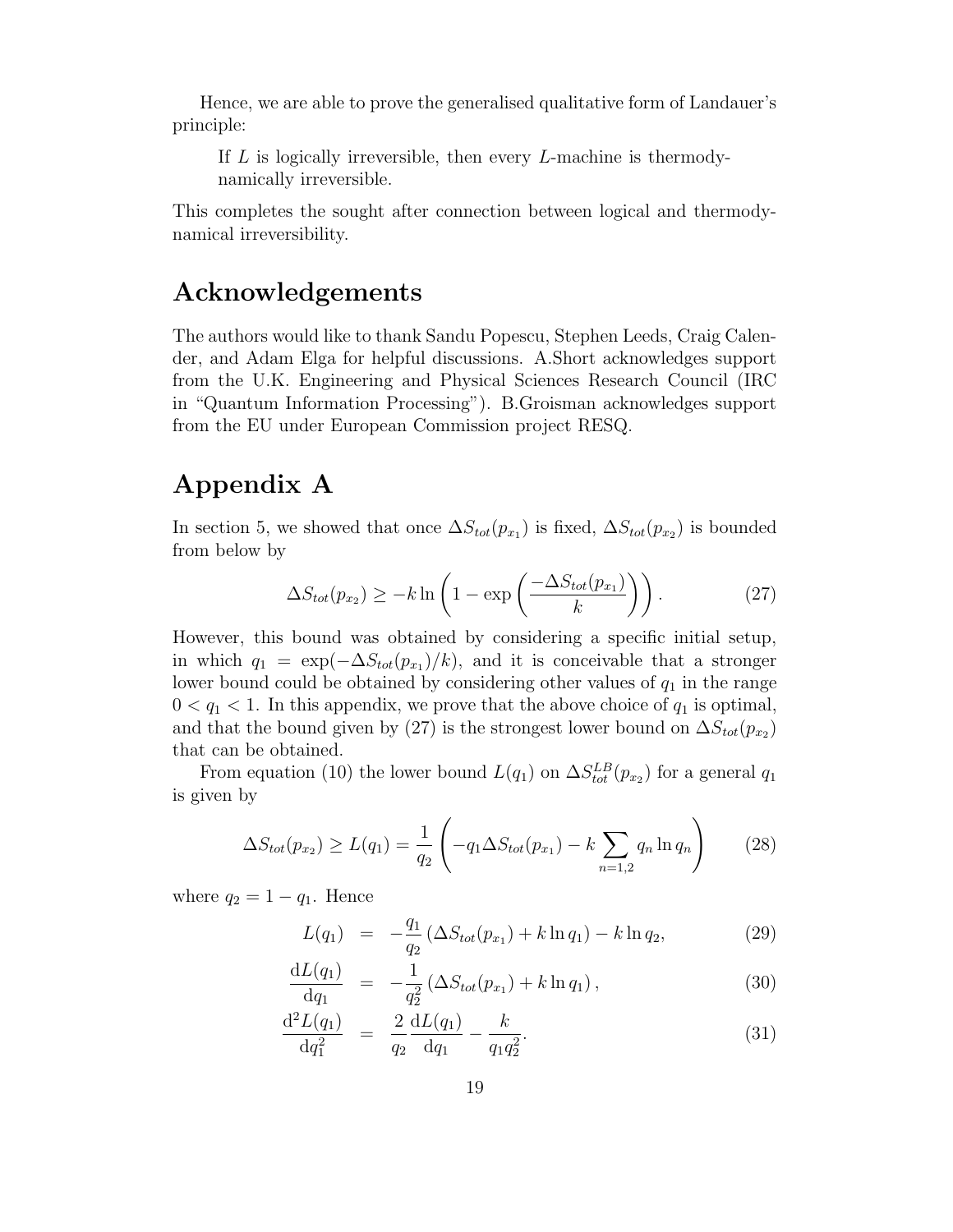As  $q_1 > 0$  and  $q_2 > 0$ , the lower bound  $L(q_1)$  has a unique extremal point, which is a maximum, at

$$
q_1 = \exp\left(-\frac{\Delta S_{tot}(p_{x_1})}{k}\right). \tag{32}
$$

But this is just the value of  $q_1$  we originally selected, proving that the lower bound being given by equation (27) is the strongest lower bound that can be obtained.

#### Appendix B

Here we offer a general argument for applying the second law to a system in a heat reservoir even when it does not have a canonical probability distribution (such as in the process  $p^{m(q_1)}$  of section 6). We assume that it makes sense to talk about the state of the universe and any subsystem of it in probabilistic terms, but we remain neutral about whether such probabilities are epistemic or ontic. We also assume for simplicity that all the relevant microstates are discrete and hence that we can use the definition of the information theoretic entropy in equation (13).

Suppose the universe consists of system, in which we are interested, and everything else, which we treat as a heat reservoir. We define  $S_{universe}$  as the entropy of the probabilistic state of the universe. As for any composite object, the entropy of the universe will in general be less than the sum of the entropies of the system and the heat reservoir individually, due to correlations between them. We therefore write

$$
S_{universe} = S_{sys} + S_{res} - I_{(sys, res)}
$$
\n
$$
(33)
$$

where  $I_{(sys, res)}$  is a positive quantity (usually referred to as the mutual information) corresponding to the entropy associated with the correlations between system and reservoir.

As a simple example of this, consider an equal mixture of the states  $^0A_0O_B$ ' and  $^1A_1B_$ ' of a bipartite binary system, which has  $S_{AB} = S_A = S_B =$  $I_{(A,B)} = k \ln 2.$ 

For a general process  $p$  on a system in a reservoir, we have

$$
\Delta S_{universe}(p) = \Delta S_{sys}(p) + \Delta S_{res}(p) - \Delta I_{(sys, res)}(p) \tag{34}
$$

We then make the following assumptions:

1. We assume that the underlying dynamics are reversible such that the total entropy of the universe does not decrease over time.

I.e.  $\forall p, \Delta S_{universe}(p) \geq 0$ .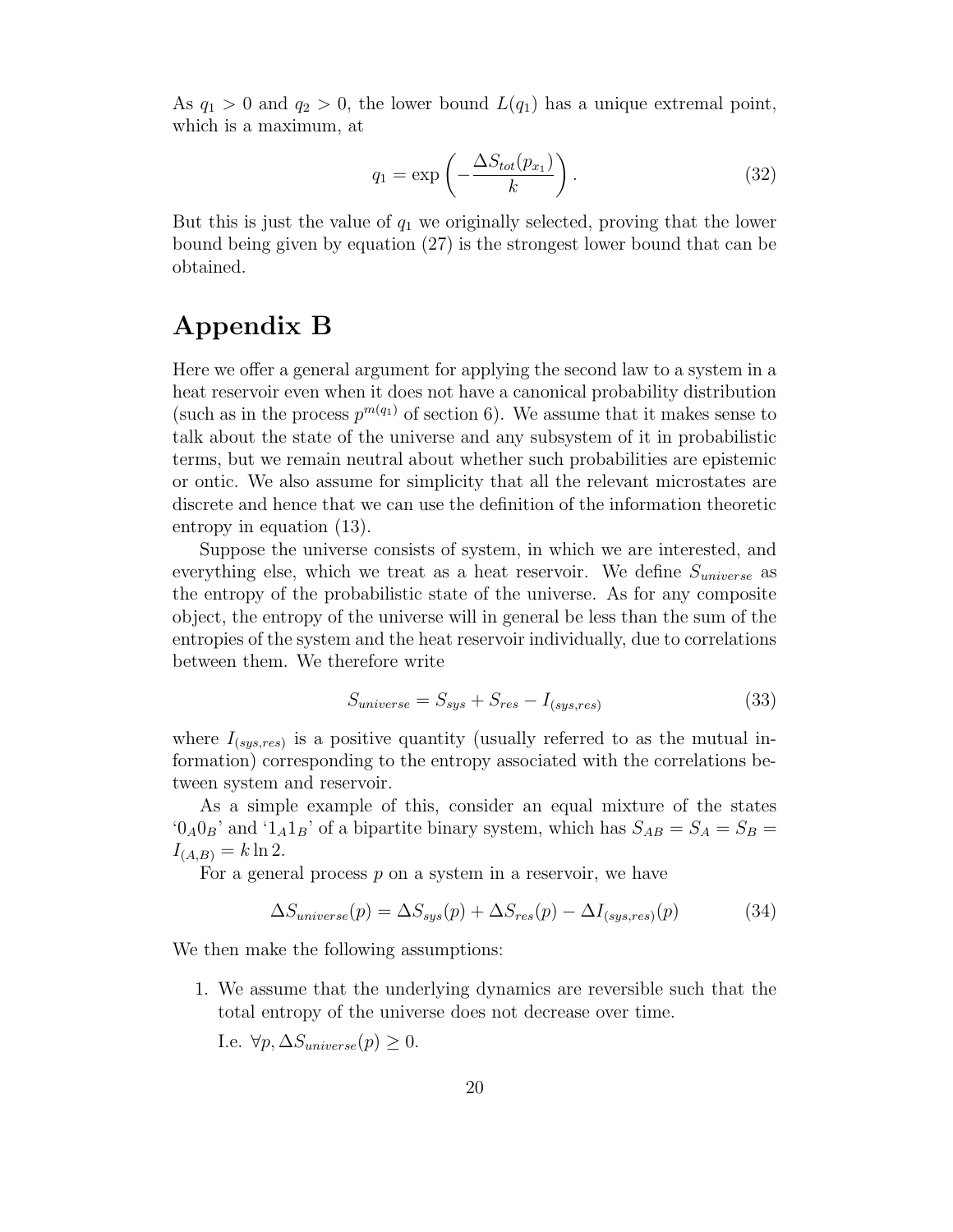2. We assume that with respect to time scales that are sufficiently large, the correlations between the system and the heat reservoir increase or are constant, that is, that  $\forall p, \Delta I_{(sus, res)}(p) \geq 0$ . This encapsulates the fact that it is very hard to undo correlations made with a large thermal environment, as the necessary information disperses away rapidly into many degrees of freedom.

Using these assumptions we can recover a statement of the second law applicable to general information-theoretic entropies:

$$
\forall p, \quad \Delta S_{tot} = \Delta S_{sys} + \Delta S_{res} \ge 0 \tag{35}
$$

#### References

Bennett, C. H. (1973). The logical reversibility of computation. IBM Journal of Research and Development, 17, 525-532.

Bennett, C. H. (1982). The Thermodynamics of ComputationA Review. International Journal of Theoretical Physics, 21, 905940. Reprinted in Leff and Rex (1990), 213248.

Bennett, C. H. (1987). Demons, Engines and the Second Law. Scientific American, 257, 108116.

Bennett, C. H. (2003). Notes on Landauer's principle, reversible computation, and Maxwell's demon. Studies in the History and Philosophy of Modern Physics, 34, 501-510.

Bub, J. (2001). Maxwell's Demon and the thermodynamics of computation. Studies in the History and Philosophy of Modern Physics, 32, 569-579.

Earman, J., and Norton, J. D. (1998). Exorcist XIV: The wrath of Maxwell's demon. Part I: From Maxwell to Szilard. Studies in the History and Philosophy of Modern Physics, 29, 435-471.

Earman, J., and Norton, J. D. (1999). Exorcist XIV: The wrath of Maxwell's demon. Part II: From Szilard to Landauer and beyond. Studies in the History and Philosophy of Modern Physics, 30, 1-40.

Feynman, R. P. (1996). Feynman Lectures on Computation, edited by J. G. Hey and W. Allen. Reading, MA: Addison-Wesley

Jones, D. S. (1979). Elementary Information Theory, Oxford: Clarendon Press .

Landauer, R. (1961). Irreversibility and heat generation in the computing process", IBM Journal of Research and Development, 5, 183-191 (Reprinted in Leff and Rex (1990)).

Landauer, R. (1961). Dissipation and heat generation in the computing process. IBM Journal of Research and Development, 5, 183191

Leff, H. S., and Rex, A. F., (Eds.)(1990). *Maxwell's demon: Entropy*, information, computing, Bristol: Adam Hilger.